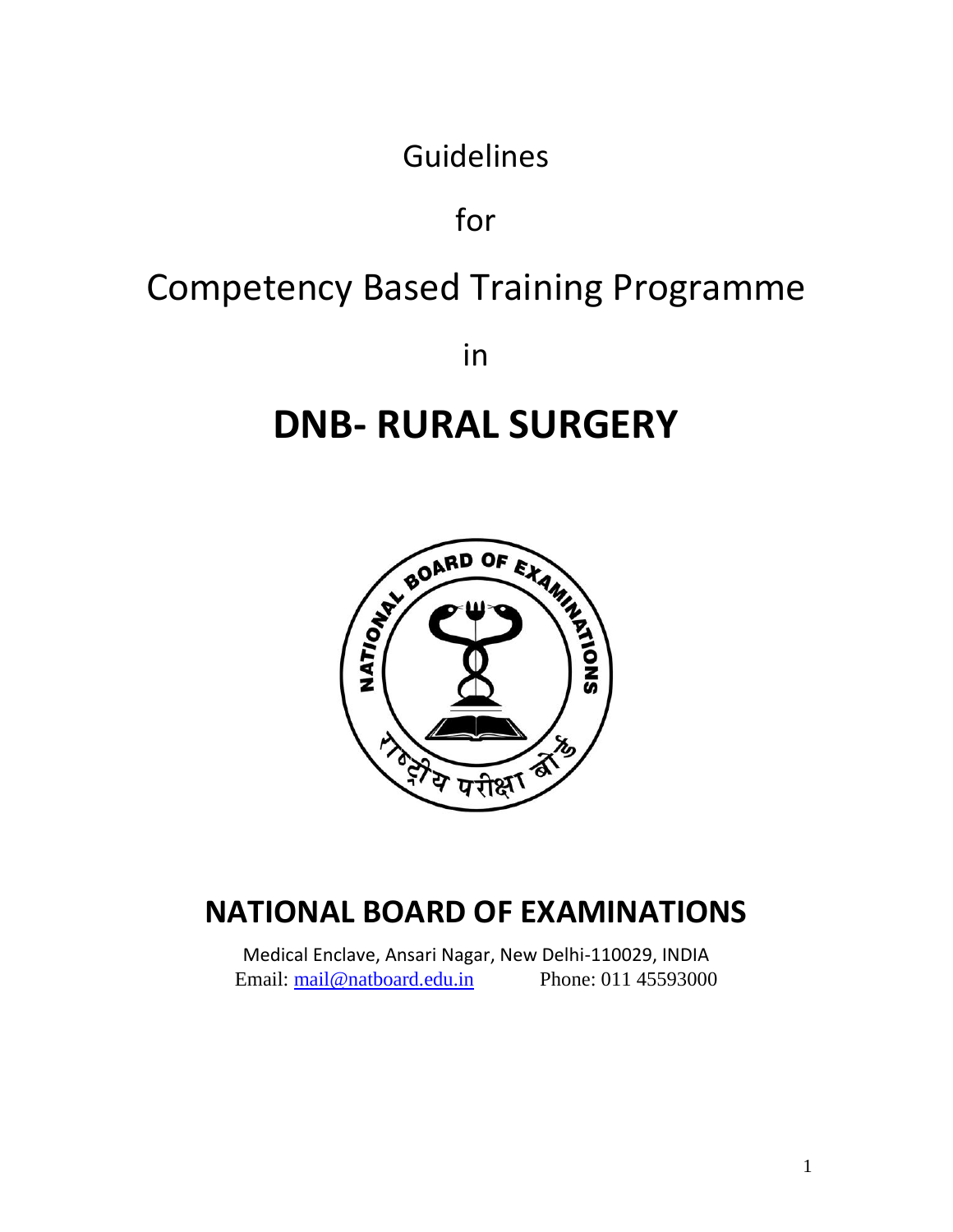# **CONTENTS**

- I. INTRODUCTION
- II. ELIGIBILITY CRITERIA FOR ADMISSION
- III. TEACHING AND TRAINING ACTIVITIES
- IV. SYLLABUS
- V. COMPETENCIES
- VI. THESIS & THESIS PROTOCOL
- VII. LOG BOOK
- VIII. NBE LEAVE GUIDELINES
- IX. EXAMINATION
	- a) FORMATIVE ASSESSMENT
	- b) FINAL THEORY & PRACTICAL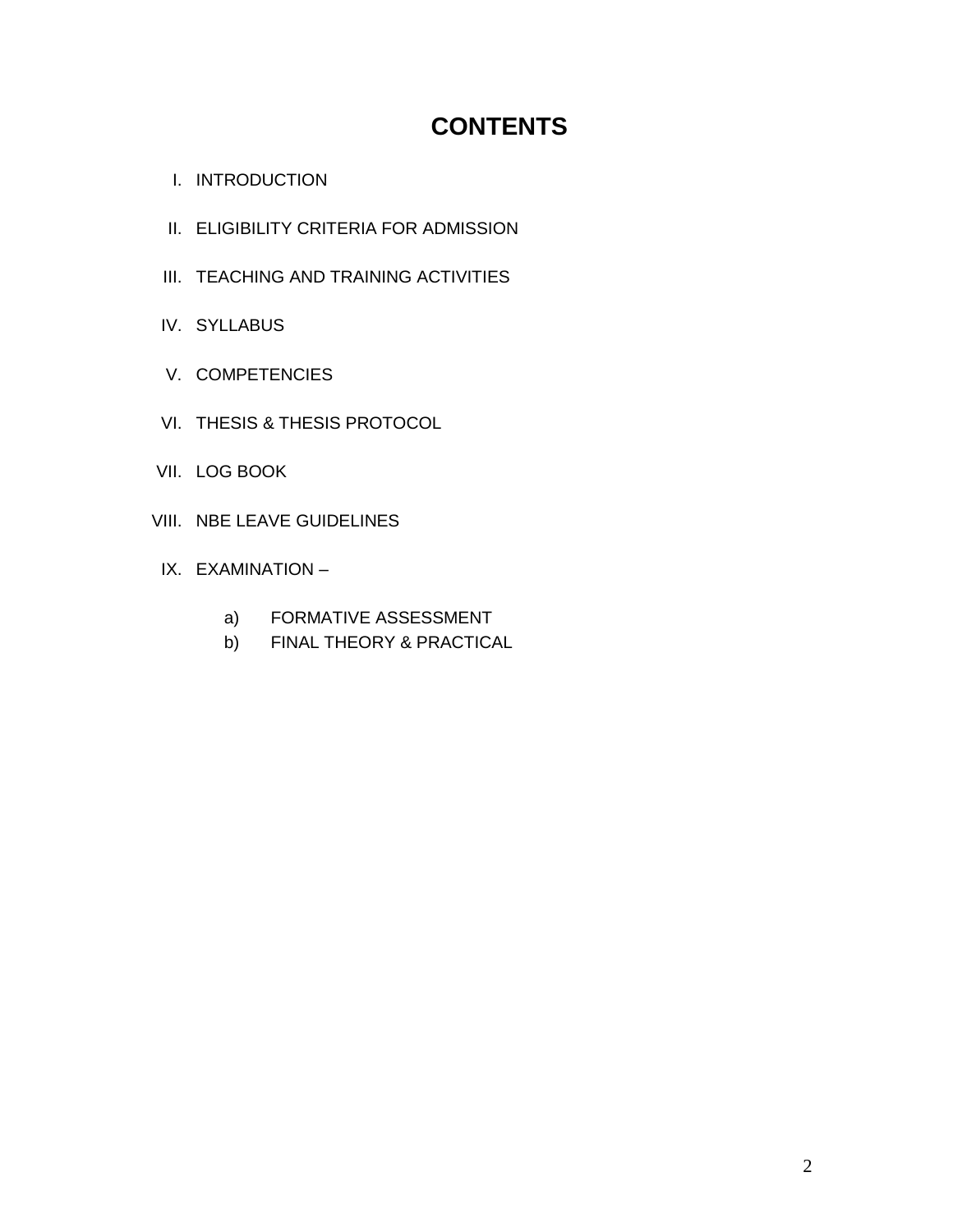### **INTRODUCTION**

Rural and remote communities have been disadvantaged by reduced access to appropriate local surgical services over the past 30 years. This has contributed to the increasing morbidity and mortality in rural and remote communities. Whilst metropolitan communities have access to the many surgical sub-specialties, this is not so for rural and remote communities.

The purpose of this curriculum is to improve access to surgical services in rural and remote communities through increased access to rural doctors with advanced training in rural generalist surgical skills. This curriculum defines the advanced skills that will enable rural doctors to provide these services.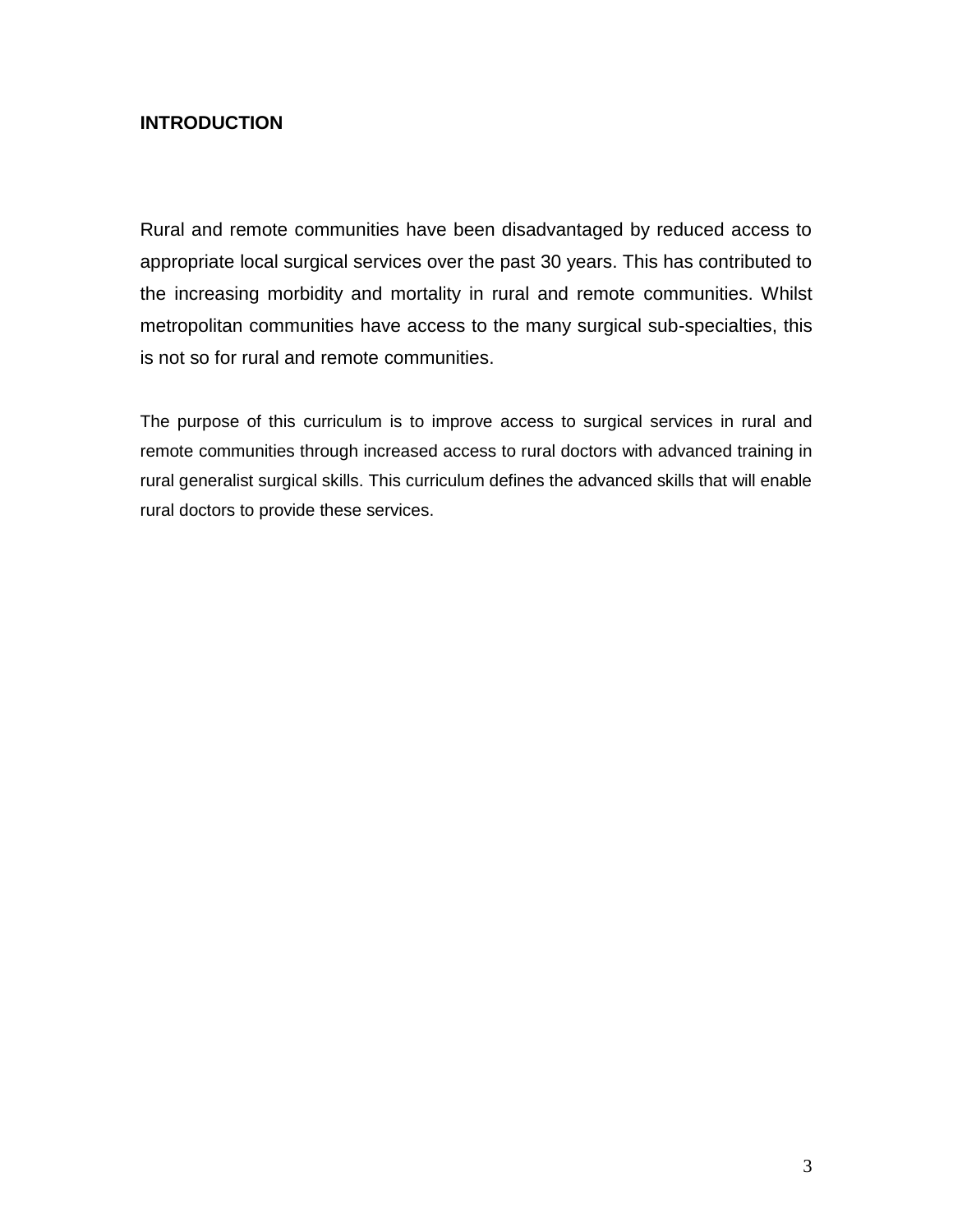# **ELIGIBILITY CRITERIA FOR ADMISSIONS TO THE PROGRAMME**

### **(A) DNB Rural Surgery Course:**

- 1. Any medical graduate with *MBBS* qualification , who has qualified the *Entrance Examination* conducted by NBE and fulfill the eligibility criteria for admission to DNB *Broad Specialty* courses at various NBE accredited Medical Colleges/ institutions/Hospitals in India is eligible to participate in the Centralized counseling for allocation of DNB Rural Surgeryseats purely on merit cum choice basis.
- 2. Admission to 3 years post MBBS DNB Rural Surgery course is only through *Entrance Examination* conducted by NBE and Centralized Merit Based Counseling conducted by National Board of Examination as per prescribed guidelines.

# **Duration of Course : 3 Years**

Every candidate admitted to the training programme shall pursue a regular course of study (on whole time basis) in the concerned recognized institution under the guidance of recognized post graduate teacher for assigned period of the course.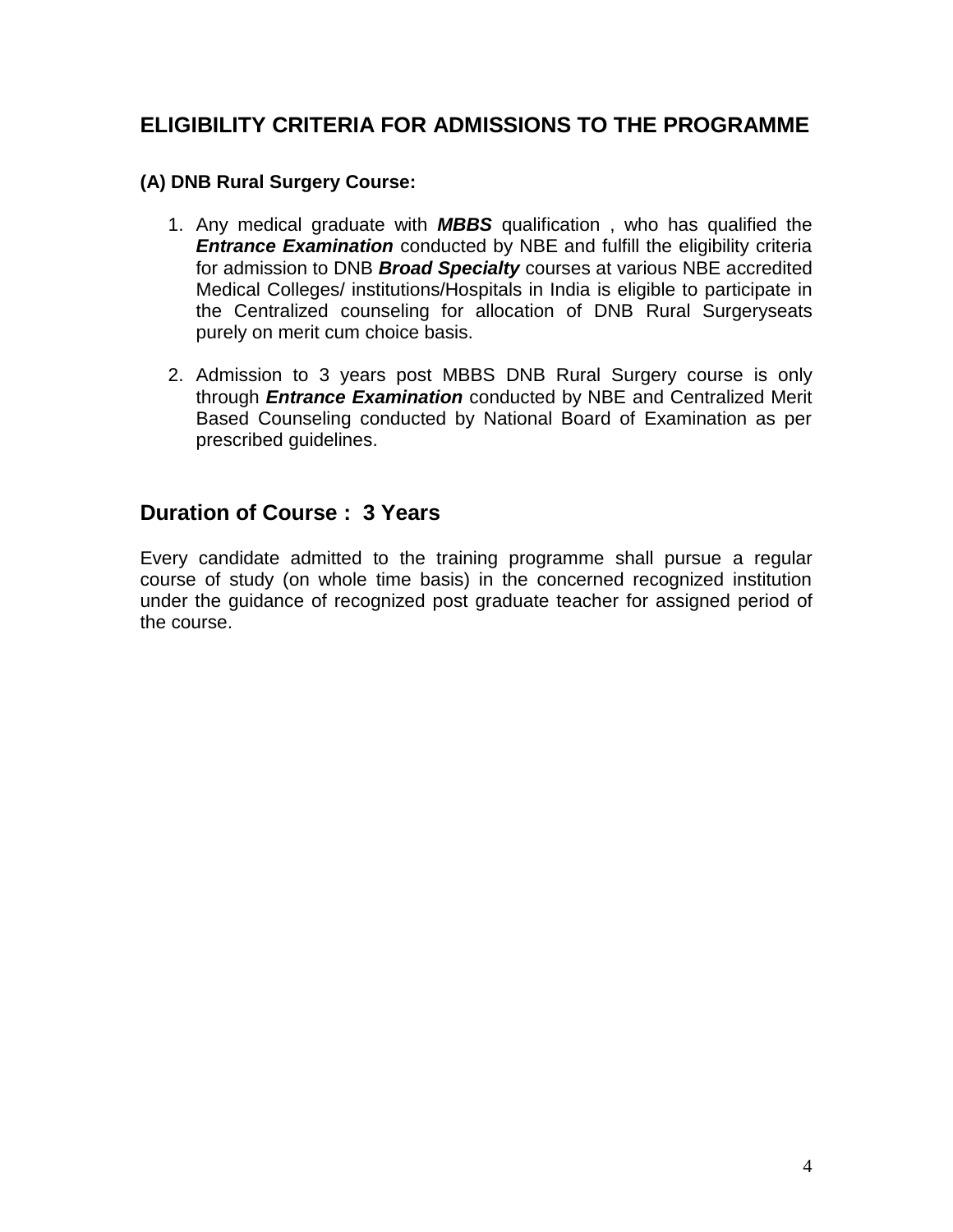## **TEACHING AND TRAINING ACTIVITIES**

The fundamental components of the teaching programme should include:

- 1. Case presentations & discussion- once a week
- 2. Seminar Once a week
- 3. Journal club- Once a week
- 4. Grand round presentation (by rotation departments and subspecialties) once a week
- 5. Faculty lecture teaching- once a month
- 6. Clinical Audit-Once a Month
- 7. A poster and have one oral presentation at least once during their training period in a recognized conference.

The rounds should include bedside sessions, file rounds & documentation of case history and examination, progress notes, round discussions, investigations and management plan) interesting and difficult case unit discussions.

The training program would focus on knowledge, skills and attitudes (behavior), all essential components of education. It is being divided into theoretical, clinical and practical in all aspects of the delivery of the rehabilitative care, including methodology of research and teaching.

**Theoretical:** The theoretical knowledge would be imparted to the candidates through discussions, journal clubs, symposia and seminars. The students are exposed to recent advances through discussions in journal clubs. These are considered necessary in view of an inadequate exposure to the subject in the undergraduate curriculum.

**Symposia:** Trainees would be required to present a minimum of 20 topics based on the curriculum in a period of three years to the combined class of teachers and students. A free discussion would be encouraged in these symposia. The topics of the symposia would be given to the trainees with the dates for presentation.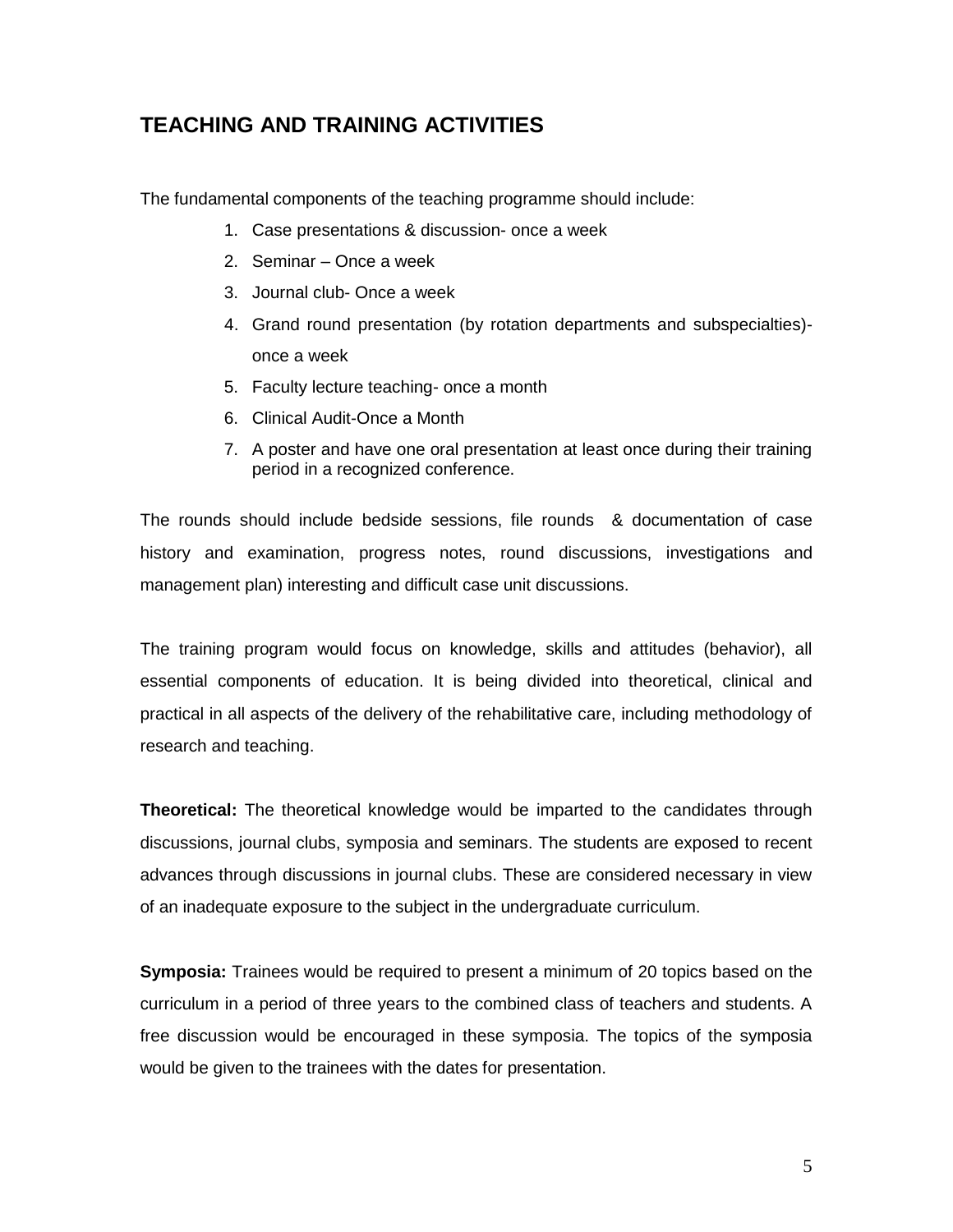**Clinical:** The trainee would be attached to a faculty member to be able to pick up methods of history taking, examination, prescription writing and management in rehabilitation practice.

**Bedside:** The trainee would work up cases, learn management of cases by discussion with faculty of the department.

**Journal Clubs:** This would be a weekly academic exercise. A list of suggested Journals is given towards the end of this document. The candidate would summarize and discuss the scientific article critically. A faculty member will suggest the article and moderate the discussion, with participation by other faculty members and resident doctors. The contributions made by the article in furtherance of the scientific knowledge and limitations, if any, will be highlighted.

**Research:** The student would carry out the research project and write a thesis/ dissertation in accordance with NBE guidelines. He/ she would also be given exposure to partake in the research projects going on in the departments to learn their planning, methodology and execution so as to learn various aspects of research.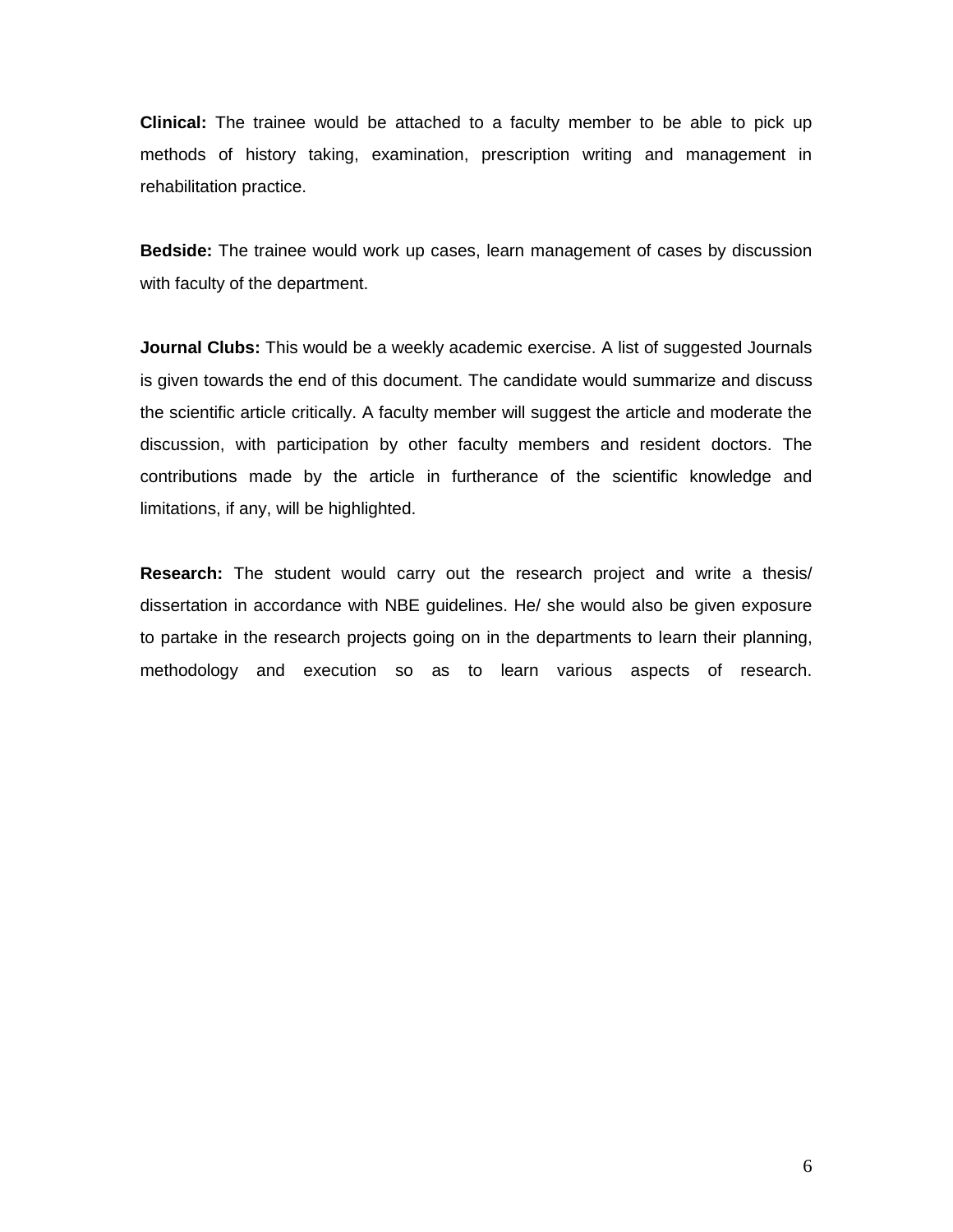# **Syllabus**

- Basic surgical principles
- Wounds, tissue repair and scar keloid
- Wound infections
- Shock types and management
- Blood transfusion and complications
- Fluid and Electrolyte Balance
- Principles of Sterilization, Disinfection an hospital waste management
- Ulcers, sinuses and fistula
- Preoperative and Postoperative care of surgical patients
- Tumors and cysts
- Diseases of arteries ,veins and lymphatic
- Common conditions of skin of surgical importance
- Hand infections
- Swellings of Jaw and Gums
- Fractures of Mandible
- Early diagnosis and treatment of oral diseases and cancer
- Early diagnosis of head and neck cancers
- Goitre diagnosis and medical treatment
- Head injuries and emergency management transportation to neurosurgery centre
- Diseases of breast with greater emphasis of early diagnosis of cancer breast
- Breast abscess, benign breast diseases
- Diseases of salivary glands parotid inflammatory conditions
- Traumatic emergencies of chest abdomen genitourinary system
- Acute abdomen diagnosis and management
- Common disease of gastrointestinal tract of surgical interest diagnosis
- Early diagnosis of gastrointestinal cancer
- Symptoms and signs of anorectal diseases, anorectal access,fistula, fissure
- Investigation and treatment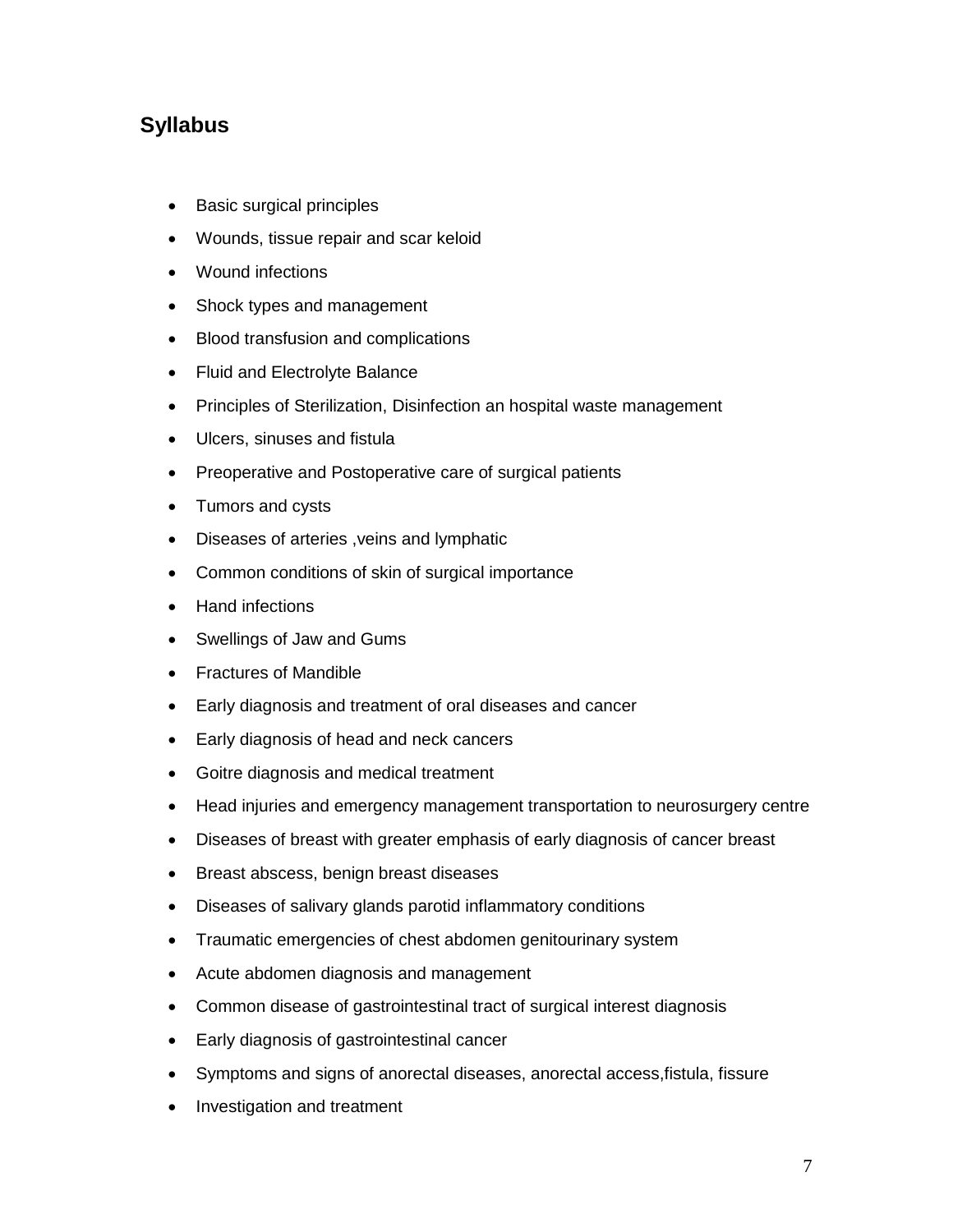- Liver abscess gall stones and it complications management hydatid cyst liver
- Pancreas and pancreatitis evaluation and treatment
- Splenic trauma and abscess

#### **Urology for rural surgeons**

- Urinary tract symptoms and signs, investigations of urinary case
- Emergencies of urinary tract diseases haematuria,retention of urine, traumas
- Congenital abnormalities of kidney ureter, bladder ,urethra
- Calculus diseases of urinary tract diseases
- Hydronephrosis ,complications and treatment
- Obstructive uropathy and management
- Hernias and scrotal diseases investigation and management

#### **Orthopaedics**

- Acute trauma, ABC of Ressucitation, First Aid in trauma management, Basic Life **Support**
- Advance Life Support
- Injuries and fractures of upper and lower extremities
- Injuries of spine ,initial treatment and transportation to advance centres
- Non traumatic conditions of bone and joints
- Pyogenic infections of bones and joints
- Tuberculosis of spine

#### **Obstetric and Gynaecology**

- Antenatal care,
- identifications of high risk pregnancies and referrals to higher centres
- Management of normal pregnancies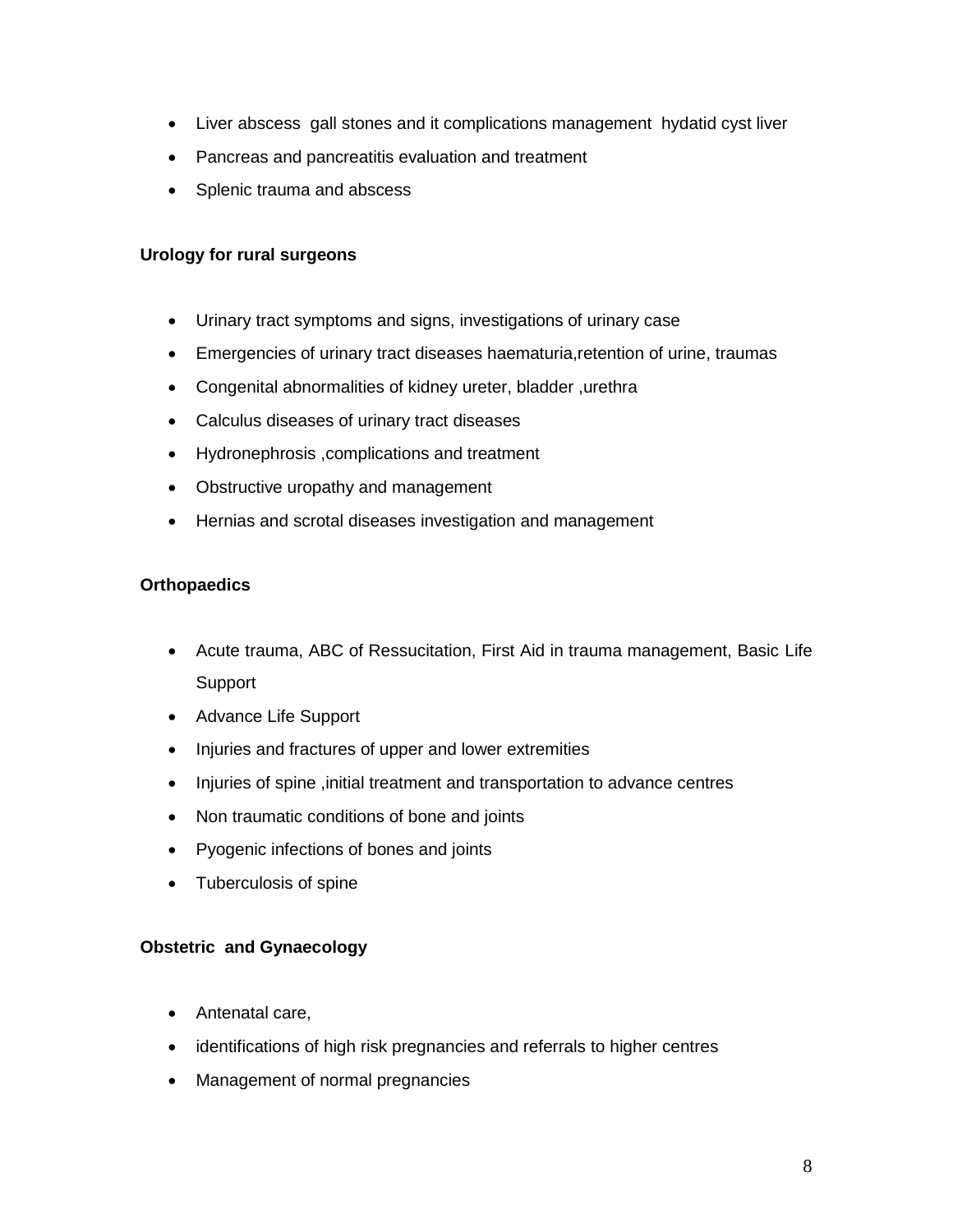- Management of complications of pregnancies
- Labour
- Normal labour- normal, foetal monitoring, abnormal labour identification and management
- Pregnancy complications and medical disorders management
- Hypertension and pregnancies
- Abnormal presentation
- Normal Puerperium, abnormal puerperium
- Family planning and contraception
- Operative Obstetrics
- MTP, D and C, Episiotomy. LSCS
- Ectopic pregnancies diagnosis and treatment
- Antepartum and postpartum haemorrhage management
- Identification of patients requiring referrals
- Genital Infections, gynaecological tumours
- Menstrual Disorders
- Infertility

#### **ENT Disorders for Rural Surgeon**

- Emergencies in ENT Facial Injuries, Fractures of Nasal bones, fracture of mandible
- Fracture of maxilla
- Epistaxis ,diagnosis and management
- Nasal Foreign Bodies
- Parapharyngeal , peritonsillar, Retropharyngeal abscess diagnosis and management
- Ludwig's Angina
- Emergency and elective management of airways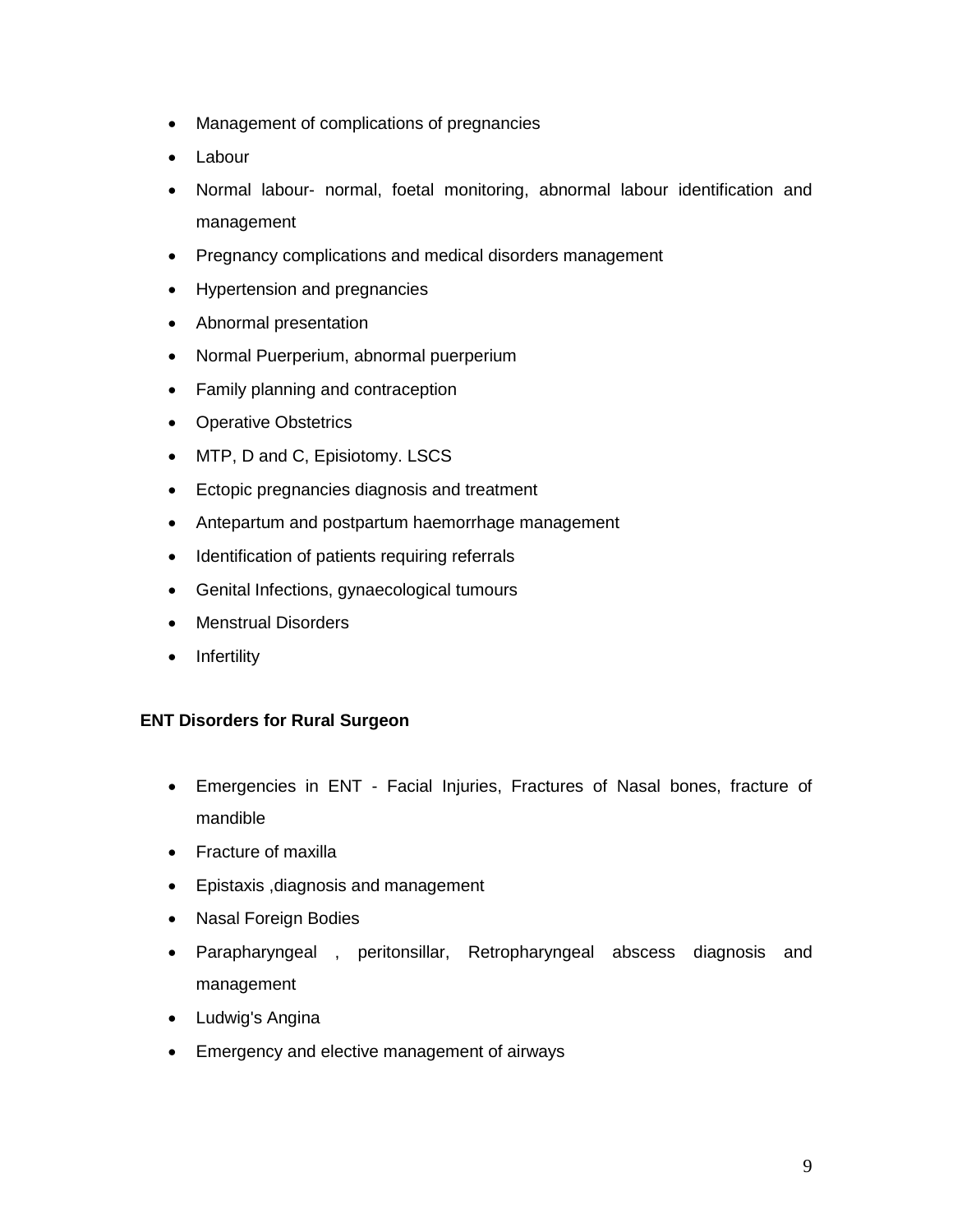- Tracheotomy indications, operative procedure, care of tracheotomy, complications
- Common non emergencies conditions of ENT
- Diseases of external ear
- Otitis Media diagnosis, treatment, complications
- Common Eye conditions for Rural Surgeons
- Injuries to Eye lid, style, Foreign bodies. Corneal ulcer diagnosis and referral
- Basic knowledge of general anaesthesia, nerve blocks, spinal anaesthesia technique,
- Drugs and complications
- Basic principles of radiology, USG, CT Scan, Mammography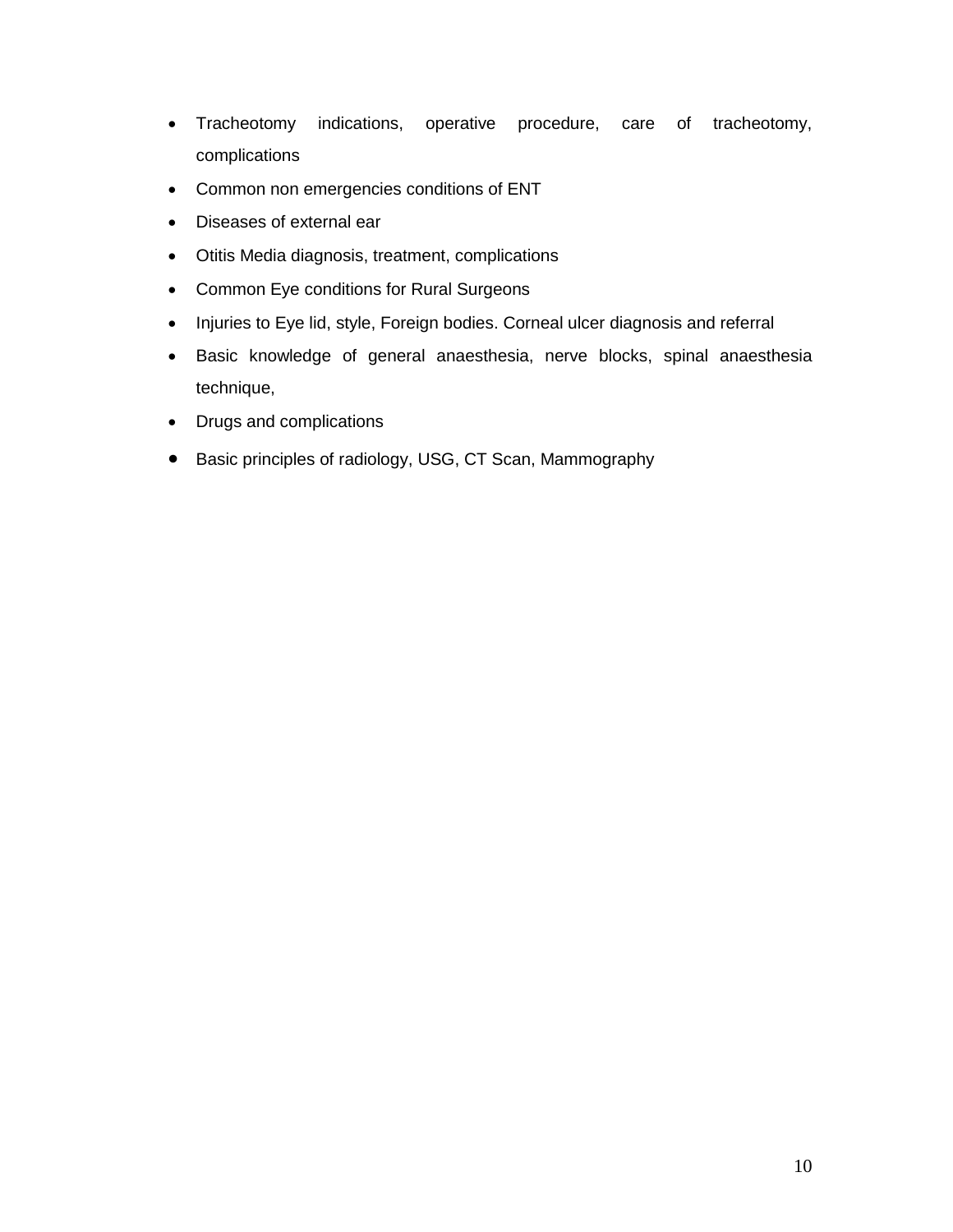# **Skills & Competencies**

## **Skills**

#### **Basic**

- Anaesthesia
- Local, nerve blocks, spinal anaesthesia, drugs used and management of complications
- Caudal anaesthesia
- Principles of general anaesthesia , intubation
- Monitoring during anaesthesia
- Basic and advance life support
- Sterilisation of lnstruments ,Operation Theatre techniques
- Pre and post operative management
- Waste Disposal
- Interpretation of radiological investigations
- Research methodology
- Skills in management of eye and ENT emergencies

#### **Surgery**

- Urology- catheterisation, urethral dilation, circumcision, Paraphimosis,
- Suprapubic cystostomy, cystolithotomy ,cystoscopy
- Middle and upper ureterolithotomy
- Vasectomy, hydrocele operations, herniotomy,hernioplasty, orchidectomy
- Partial amputation of Penis
- Suprapubic prostatectomy
- GIT-Exploratory Laparotomy for Acute Abdomen(Appendix, perforation gut, Intestinal obstruction)
- Haemorrhoidectomy, fistualectomy, anal dilatation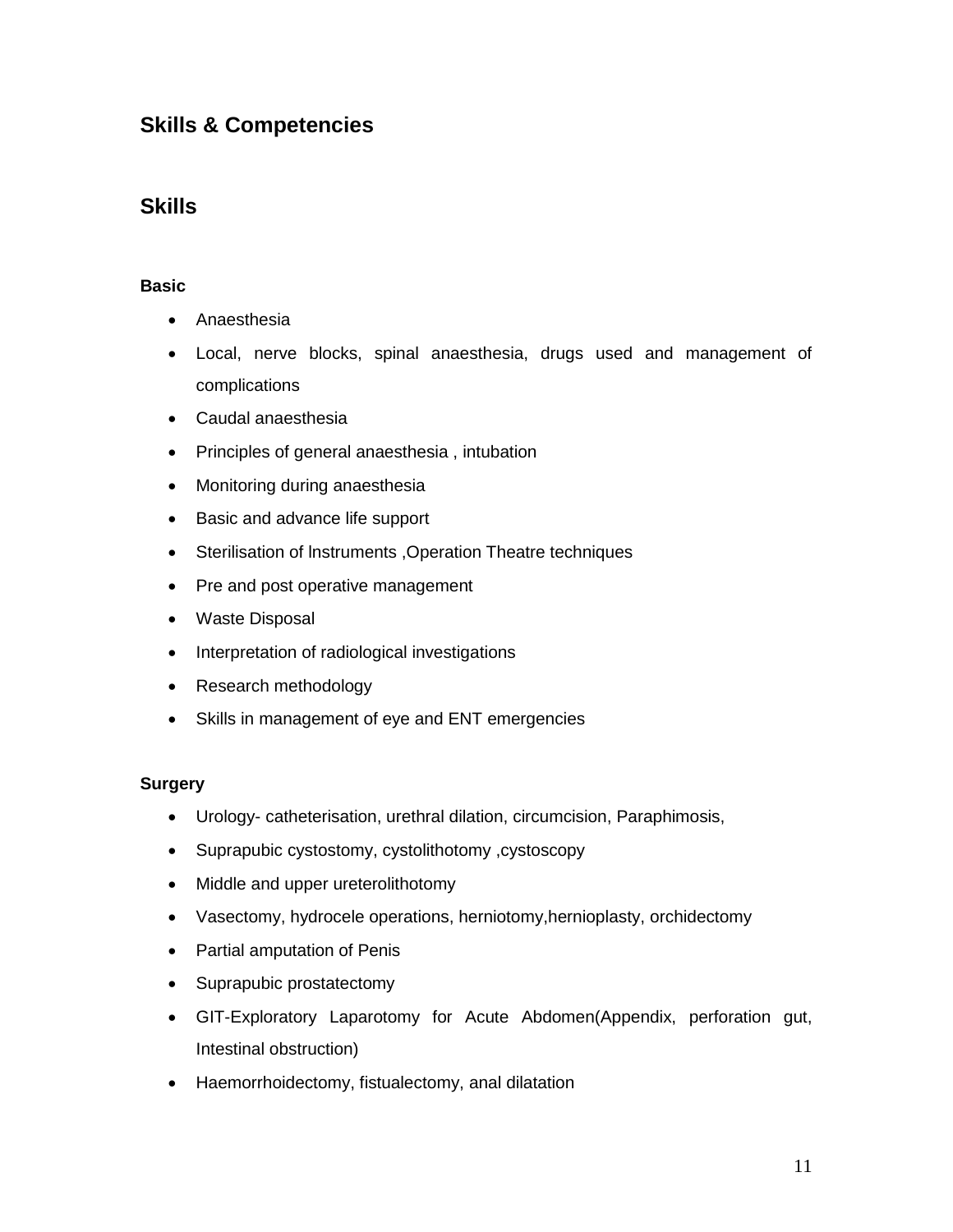- Drainage of common abscesses-breast, perianal, psoas abscess, hand infection and abscesses, parotid, liver abscess aspiration and drainage
- Gastrostomy, jejunostomy colostomy
- Excision of common superficial benign swellings like lipoma, dermoid cyst
- Lymph node biopsy,
- Skin grafting
- Excision of benign breast tumours, simple mastectomy
- Inter-costal drainage, rib resection and chest drainage for empyema
- Orthopaedic
- Skin and skeleton traction, splints and initial management of fractures
- CTEV cast Correction
- Closed Reduction of fractures
- Debridement and management of compound fractures
- External Fixation for open fractures
- Amputations
- Resuscitation in poly trauma and referral to advance centres
- Bone biopsy for tumours
- Sequestrectomy
- Obstetrics and Gynaecology
- Normal Vaginal Delivery
- Episiotomy
- D&E, Suction and Evacuation
- Tubal Ligation
- LSCS
- D&C, Cervical biopsy
- Basic neonatal resuscitation
- Repair of vaginal tear
- Laparotomy for Rupture Ectopic Pregnancies
- Laparotomy for minor Gynaecology diseases-ovarian tumours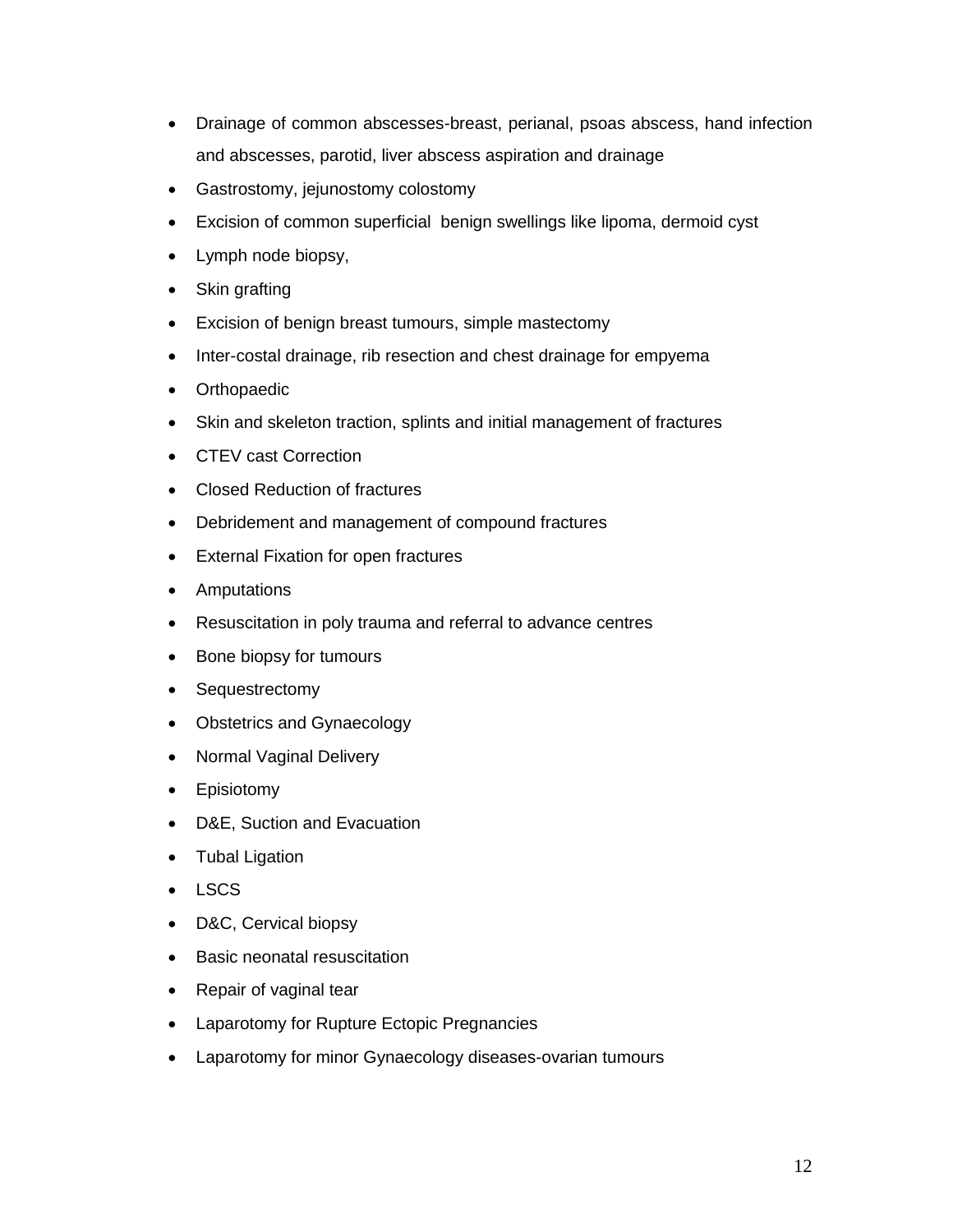# **Competencies**

The competencies to be acquired by a candidate who has been trained in Rural Surgery are as follows:

### 1.1. **Core clinical knowledge and skills**

- a) Diagnostic investigations
- b) Management Planning
- c) Telemedicine
- d) Post-Surgical Care

#### 1.2. **Extended clinical practice**

- a) Differential Diagnosis
- b) General management of surgical illnesses
- c) Operative procedures
- d) Referral and transfer
- e) Teamwork and leadership

#### 1.3. **Emergency care**

- a) Triage
- b) Initial assessment and stabilization
- c) Emergency surgical skills
- d) Treatment complications or failure
- e) Emergency retrieval and transport

#### 1.4. **Population health**

- a) Community health issues
- b) Disaster management principles

#### 1.5. **Aboriginal and Torres Strait Islander health**

- a) Barriers to health care services
- b) Cross-cultural communication skills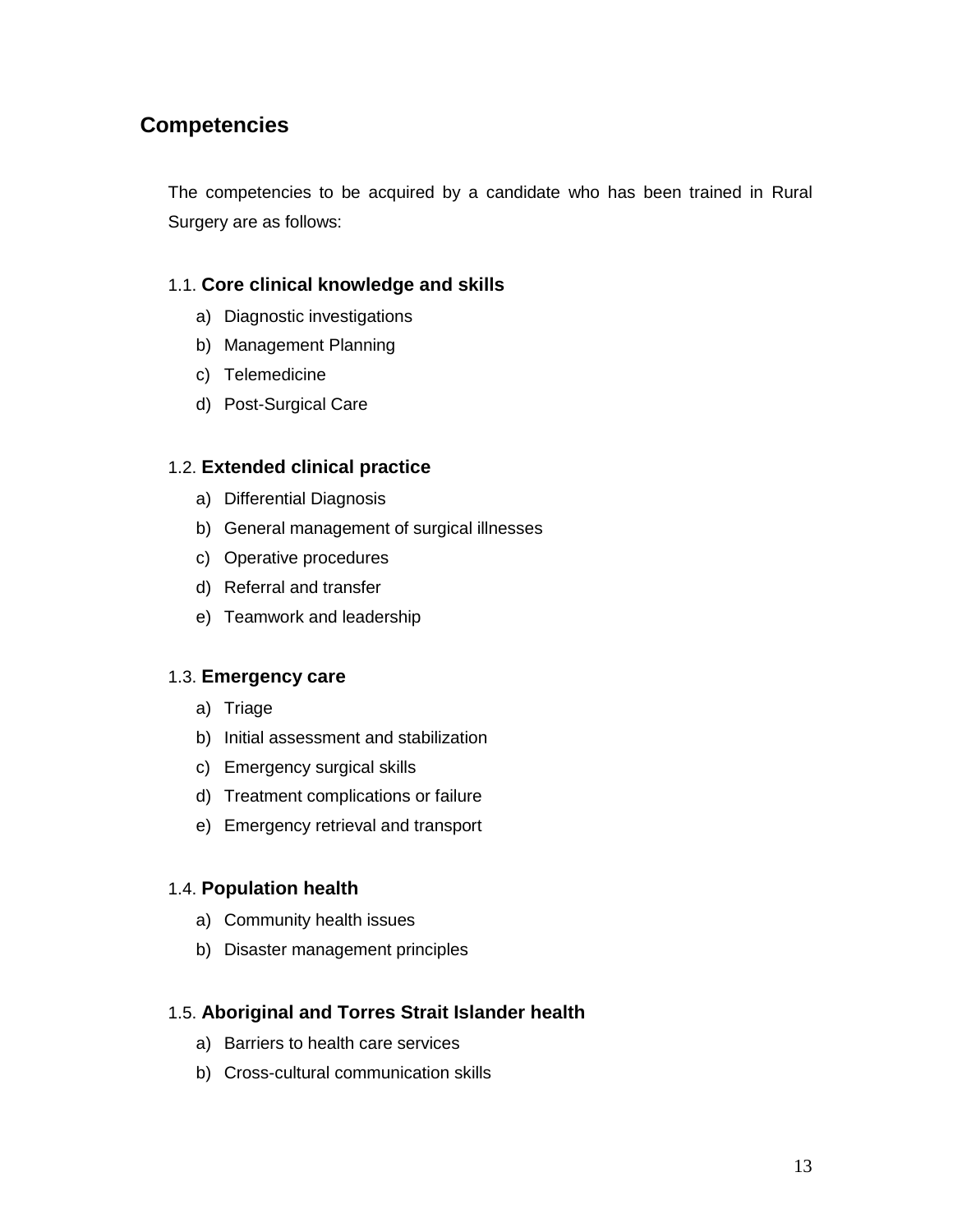# 1.6. **Professional, legal and ethical practice**

- a) Legal and ethical practice
- b) Evidence-based and policy-based medicine
- c) Administrative and management skills
- 1.7. **Rural and remote context:** Surgical care in non-hospital settings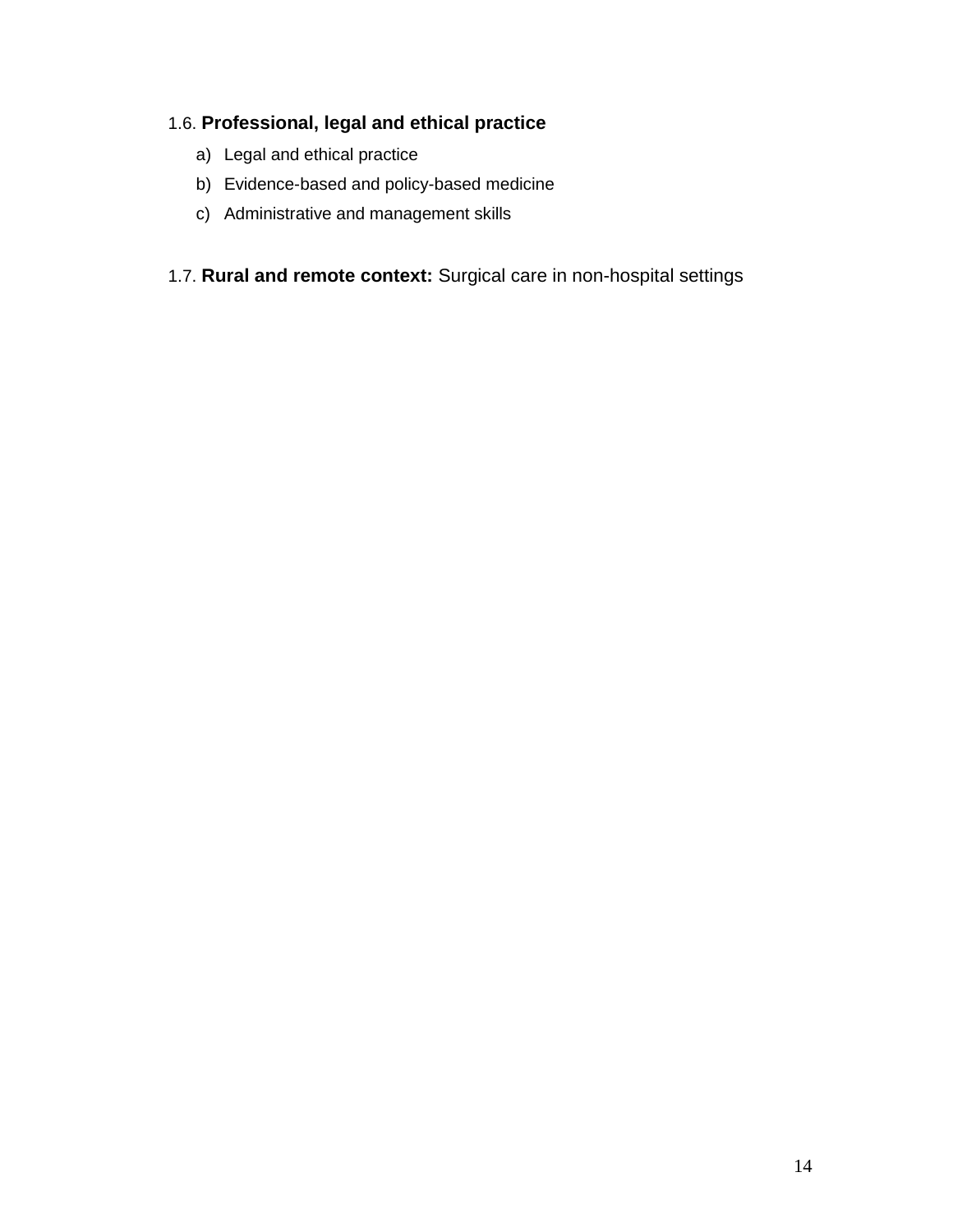# **THESIS PROTOCOL & THESIS**

The candidates are required to submit a thesis at the end of three years of training as per the rules and regulations of NBE.

### **Guidelines for Submission of Thesis Protocol & Thesis by candidates**

Research shall form an integral part of the education programme of all candidates registered for DNB degrees of NBE. The Basic aim of requiring the candidates to write a thesi protocol & thesis/dissertation is to familiarize him/her with research methodology. The members of the faculty guiding the thesis/dissertation work for the candidate shall ensure that the subject matter selected for the thesis/dissertation is **feasible, economical** and **original**.

### **Guidelines for Thesis Protocol**

The protocol for a research proposal (including thesis) is a study plan, designed to describe the background, research question, aim and objectives, and detailed methodology of the study. In other words, the protocol is the 'operating manual' to refer to while conducting a particular study.

The candidate should refer to the NBE Guidelines for preparation and submission of Thesis Protocol before the writing phase commences. The minimum writing requirements are that the language should be clear, concise, precise and consistent without excessive adjectives or adverbs and long sentences. There should not be any redundancy in the presentation.

The development or preparation of the Thesis Protocol by the candidate will help her/him in understanding the ongoing activities in the proposed area of research. Further it helps in creating practical exposure to research and hence it bridges the connectivity between clinical practice and biomedical research. Such research exposure will be helpful in improving problem solving capacity, getting updated with ongoing research and implementing these findings in clinical practice.

Research Ethics: Ethical conduct during the conduct and publication of research is an essential requirement for all candidates and guides, with the primary responsibility of ensuring such conduct being on the thesis guide. Issues like Plagiarism, not maintaining the confidentiality of data, or any other distortion of the research process will be viewed seriously. The readers may refer to standard documents for the purpose.

The NBE reserves the right to check the submitted protocol for plagiarism, and will reject those having substantial duplication with published literature.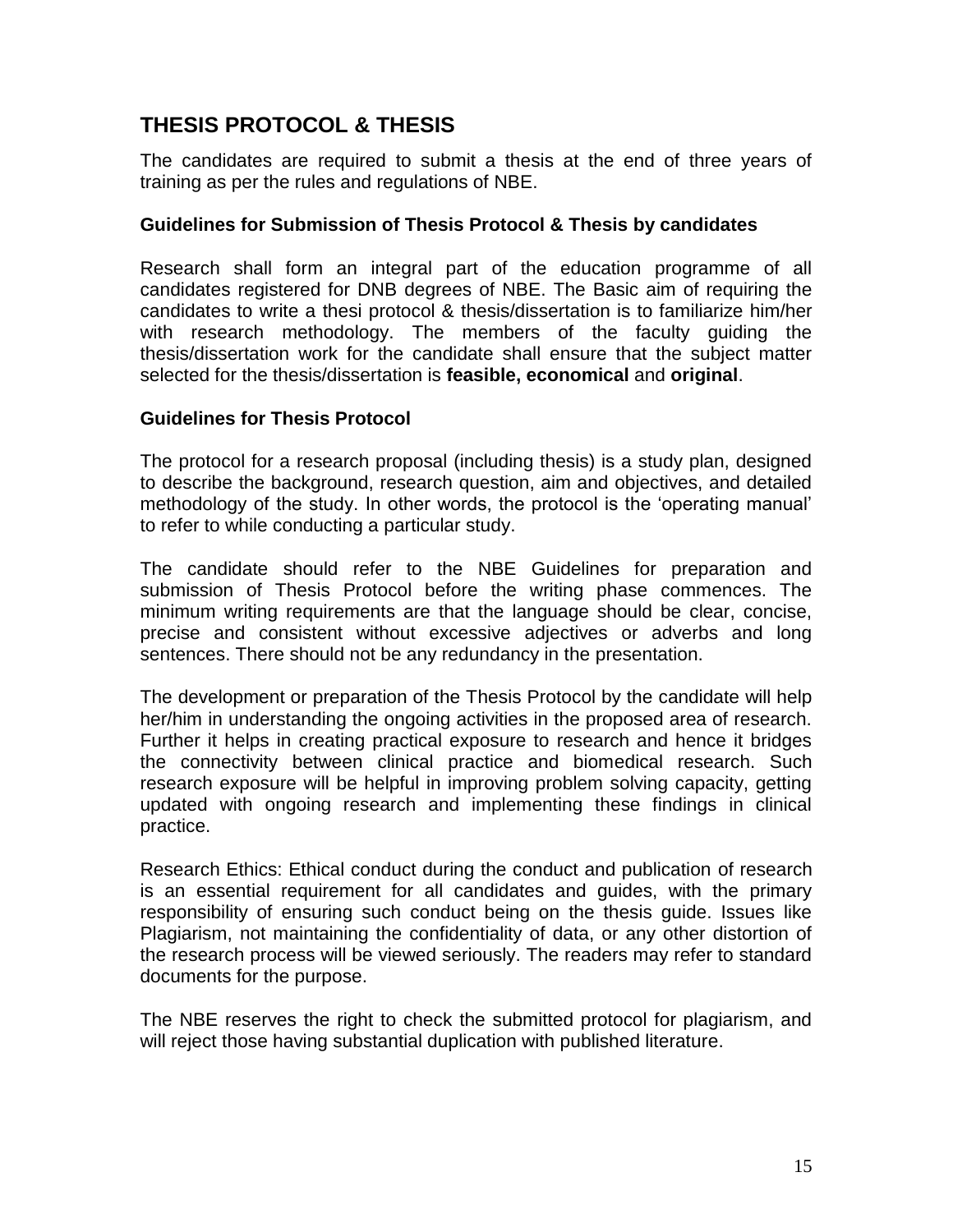### **PROTOCOL REQUIREMENTS**

- 1. All of the following will have to be entered in the online template. The thesis protocol should be restricted to the following word limits.
- Title **in the set of the set of the set of the set of the set of the set of the set of the set of the set of the set of the set of the set of the set of the set of the set of the set of the set of the set of the set of t** • Synopsis [structured] : 250-300 • Introduction : 300-500 • Review of literature : 800-1000 • Aim and Objectives : Up to 200 • Material and Methods : 1200-1600
- 10-25 References [ICMJE style]
- 2. It is mandatory to have ethics committee approval before initiation of the research work. The researcher should submit an appropriate application to the ethics committee in the prescribed format of the ethics committee concerned.

#### **Guidelines for Thesis**

- 1. The proposed study must be approved by the institutional ethics committee and the protocol of thesis should have been approved by NBE.
- 2. The thesis should be restricted to the size of 80 pages (maximum). This includes the text, figures, references, annexures, and certificates etc. It should be printed on both sides of the paper; and every page has to be numbered. Do not leave any page blank. To achieve this, following points may be kept in view:
	- a. The thesis should be typed in 1.5 space using Times New Roman/Arial/ Garamond size 12 font, 1" margins should be left on all four sides. Major sections viz., Introduction, Review of Literature, Aim & Objectives, Material and Methods, Results, Discussion, References, and Appendices should start from a new page. Study proforma (Case record form), informed consent form, and patient information sheet may be printed in single space.
	- b. Only contemporary and relevant literature may be reviewed. Restrict the introduction to 2 pages, Review of literature to 10-12 pages, and Discussion to 8-10 pages.
	- c. The techniques may not be described in detail unless any modification/innovations of the standard techniques are used and reference(s) may be given.
	- d. Illustrative material may be restricted. It should be printed on paper only. There is no need to paste photographs separately.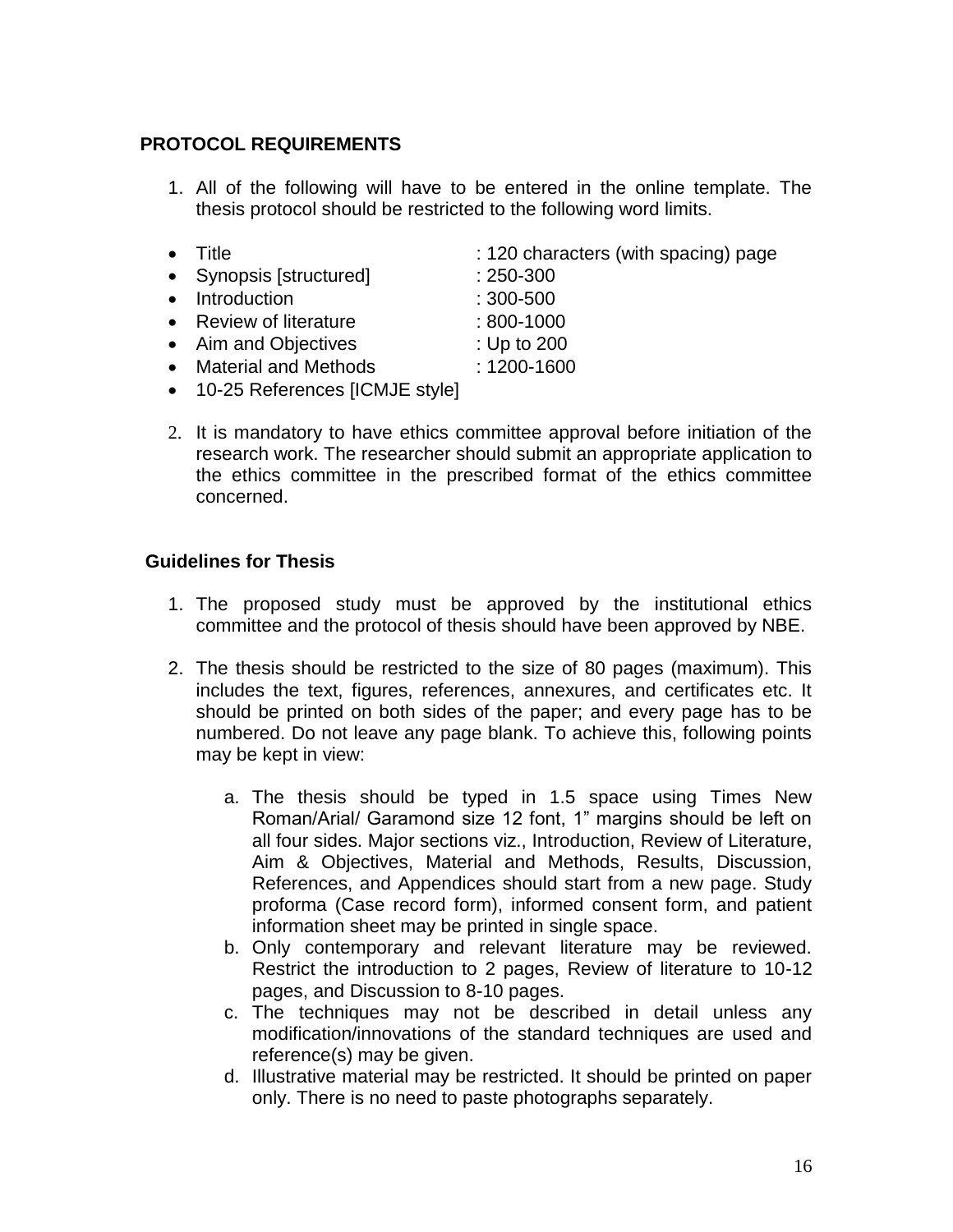- 3. Since most of the difficulties faced by the residents relate to the work in clinical subject or clinically-oriented laboratory subjects, the following steps are suggested:
	- a. The number of cases should be such that adequate material, judged from the hospital attendance/records, will be available and the candidate will be able to collect case material within the period of data collection, i.e., around 6-12 months so that he/she is in a position to complete the work within the stipulated time.
	- b. The aim and objectives of the study should be well defined.
	- c. As far as possible, only clinical/laboratory data of investigations of patients or such other material easily accessible in the existing facilities should be used for the study.
	- d. Technical assistance, wherever necessary, may be provided by the department concerned. The resident of one specialty taking up some problem related to some other specialty should have some basic knowledge about the subject and he/she should be able to perform the investigations independently, wherever some specialized laboratory investigations are required a co-guide may be co-opted from the concerned investigative department, the quantum of laboratory work to be carried out by the candidate should be decided by the guide & co-guide by mutual consultation.
- 4. The clinical residents are not ordinarily expected to undertake experimental work or clinical work involving new techniques, not hitherto perfected OR the use of chemicals or radioisotopes not readily available. They should; however, be free to enlarge the scope of their studies or undertake experimental work on their own initiative but all such studies should be feasible within the existing facilities.
- 5. The DNB residents should be able to freely use the surgical pathology/autopsy data if it is restricted to diagnosis only, if however, detailed historic data are required the resident will have to study the cases himself with the help of the guide/co-guide. The same will apply in case of clinical data.
- 6. Statistical methods used for analysis should be described specifically for each objective, and name of the statistical program used mentioned.

### **General Layout of a DNB Thesis:**

• **Title-** A good title should be brief, clear, and focus on the central theme of the topic; it should avoid abbreviations. The Title should effectively summarize the proposed research and should contain the PICO elements.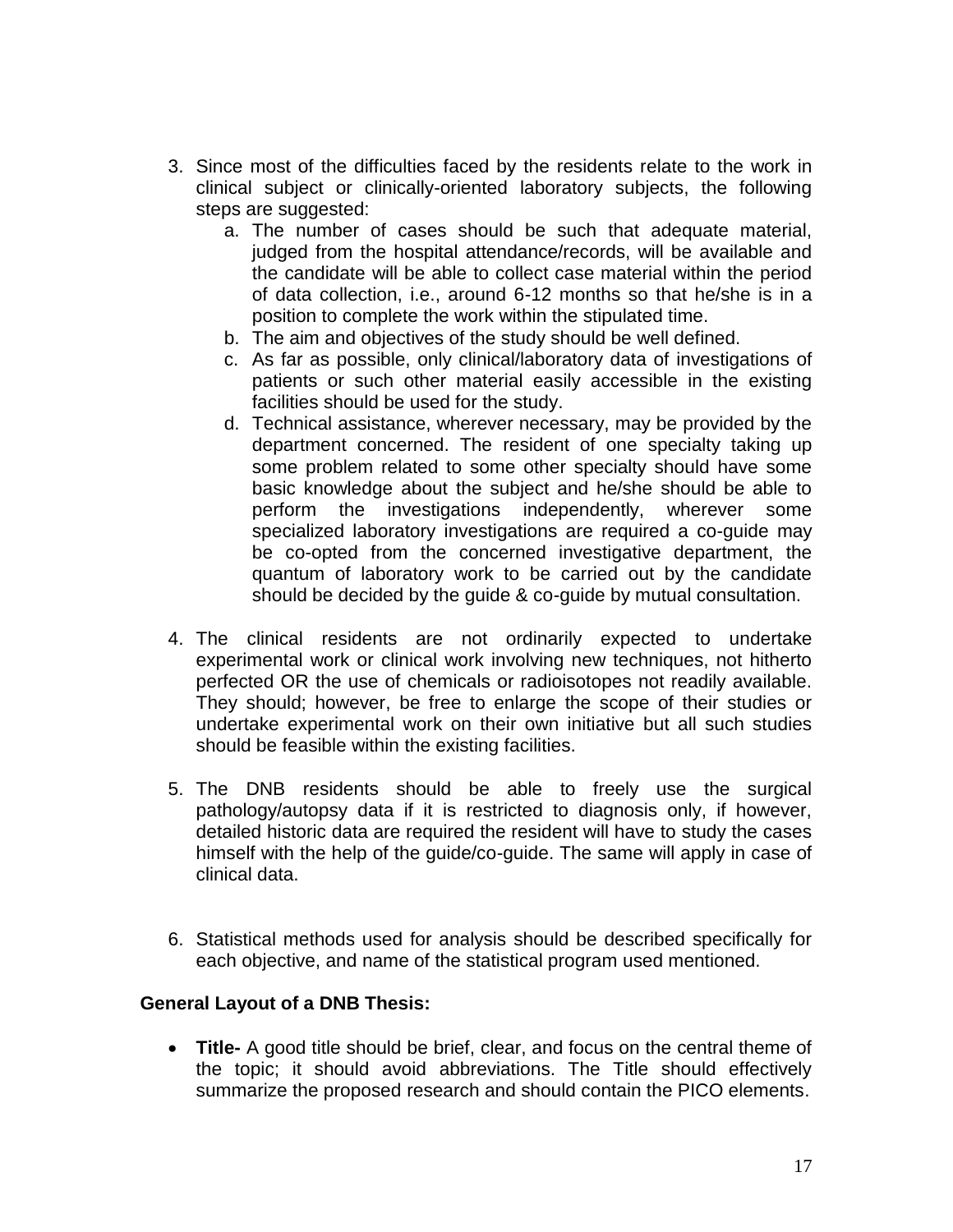- **Introduction-** It should be focused on the research question and should be directly relevant to the objectives of your study.
- **Review of Literature -** The Review should include a description of the most relevant and recent studies published on the subject.
- Aim and Objectives The 'Aim' refers to what would be broadly achieved by this study or how this study would address a bigger question / issue. The 'Objectives' of the research stem from the research question formulated and should at least include participants, intervention, evaluation, design.
- **Material and Methods-** This section should include the following 10 elements: Study setting (area), Study duration; Study design (descriptive, case-control, cohort, diagnostic accuracy, experimental (randomized/nonrandomized)); Study sample (inclusion/exclusion criteria, method of selection), Intervention, if any, Data collection, Outcome measures (primary and secondary), Sample size, Data management and Statistical analysis, and Ethical issues (Ethical clearance, Informed consent, trial registration).
- **Results-** Results should be organized in readily identifiable sections having correct analysis of data and presented in appropriate charts, tables, graphs and diagram etc.
- **Discussion–**It should start by summarizing the results for primary and secondary objectives in text form (without giving data). This should be followed by a comparison of your results on the outcome variables (both primary and secondary) with those of earlier research studies.
- **Summary and Conclusion-** This should be a précis of the findings of the thesis, arranged in four paragraphs: (a) background and objectives; (b) methods; (c) results; and (d) conclusions. The conclusions should strictly pertain to the findings of the thesis and not outside its domain.
- **References-** Relevant References should be cited in the text of the protocol (in superscripts).
- **Appendices -**The tools used for data collection such as questionnaire, interview schedules, observation checklists, informed consent form (ICF), and participant information sheet (PIS) should be attached as appendices. Do not attach the master chart.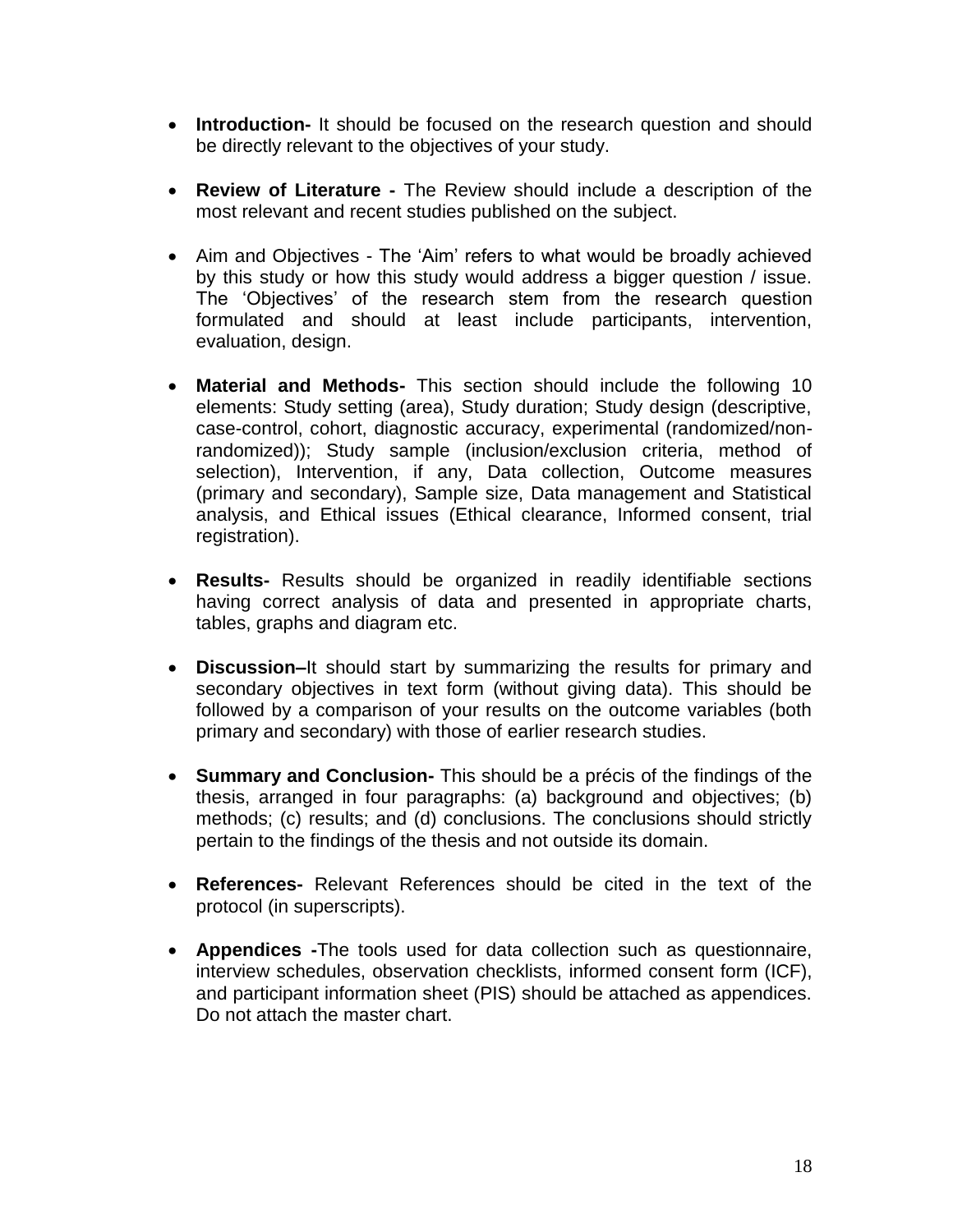### **Thesis Protocol Submission to NBE**

- 1. DNB candidates are required to submit their thesis protocol within 90 days of their joining DNB training.
- 2. Enclosures to be submitted along with protocol submission form:
	- a) Form for Thesis Protocol Submission properly filled.
	- b) Thesis Protocol duly signed.
	- *c)* Approval letter of institutional Ethical committee. *(Mandatory, non receivable of any one is liable for rejection)*

### **Thesis Submission to NBE**

- 1. As per NBE norms, writing a thesis is essential for all DNB candidates towards partial fulfillment of eligibility for award of DNB degree.
- 2. DNB candidates are required to submit the thesis before the cut-off date which shall be 30th June of the same year for candidates appearing for their scheduled December final theory examination. Similarly, candidates who are appearing in their scheduled June DNB final examination shall be required to submit their thesis by 31st December of preceding year.
- 3. Candidates who fail to submit their thesis by the prescribed cutoff date shall NOT be allowed to appear in DNB final examination.
- 4. Fee to be submitted for assessment (In INR): 3500/-
- 5. Fee can be deposited ONLY through pay-in-slip/challan at any of the Indian bank branch across India. The challan can be downloaded from NBE website [www.natboard.edu.in](http://www.natboard.edu.in/)
- 6. Thesis should be bound and the front cover page should be printed in the standard format. A bound thesis should be accompanied with:
	- a. A Synopsis of thesis.
	- b. Form for submission of thesis, duly completed
	- c. NBE copy of challan (in original) towards payment of fee as may be applicable.
	- d. Soft copy of thesis in a CD duly labeled.
	- e. Copy of letter of registration with NBE.
- 7. A declaration of thesis work being bonafide in nature and done by the candidate himself/herself at the institute of DNB training need to be submitted bound with thesis. It must be signed by the candidate himself/herself, the thesis guide and head of the institution, failing which thesis shall not be considered.

# *The detailed guidelines and forms for submission of Thesis*

### *Protocol & Thesis are available at*

*[www.natboard.edu.in.thesis.php.](http://www.natboard.edu.in.thesis.php/)*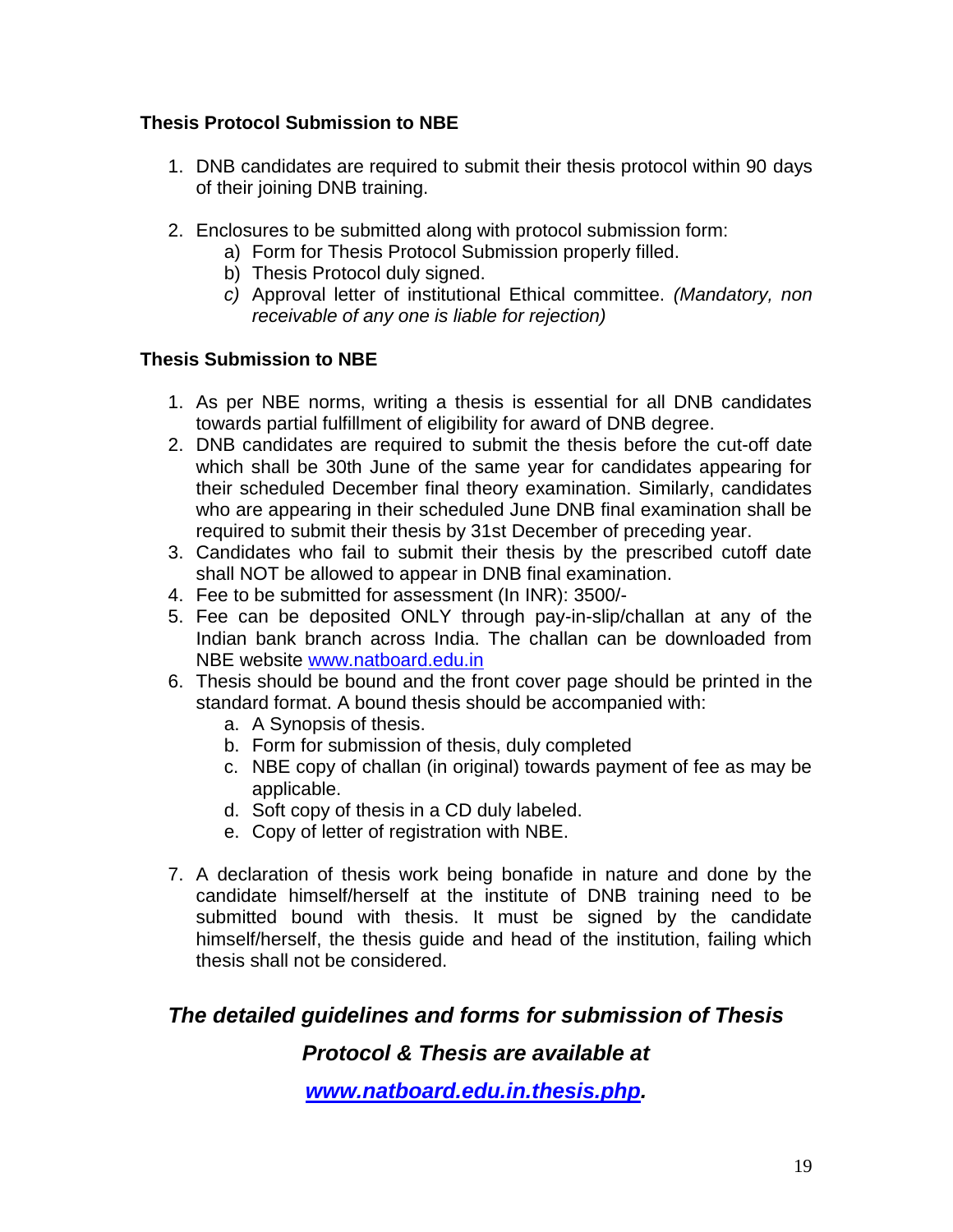### **LOG BOOK**

A candidate shall maintain a log book of operations (assisted / performed) during the training period, certified by the concerned post graduate teacher / Head of the department / senior consultant.

This log book shall be made available to the board of examiners for their perusal at the time of the final examination.

The log book should show evidence that the before mentioned subjects were covered (with dates and the name of teacher(s) The candidate will maintain the record of all academic activities undertaken by him/her in log book .

- 1. Personal profile of the candidate
- 2. Educational qualification/Professional data
- 3. Record of case histories
- 4. Procedures learnt
- 5. Record of case Demonstration/Presentations
- 6. Every candidate, at the time of practical examination, will be required to produce performance record (log book) containing details of the work done by him/her during the entire period of training as per requirements of the log book. It should be duly certified by the supervisor as work done by the candidate and countersigned by the administrative Head of the Institution.
- 7. In the absence of production of log book, the result will not be declared.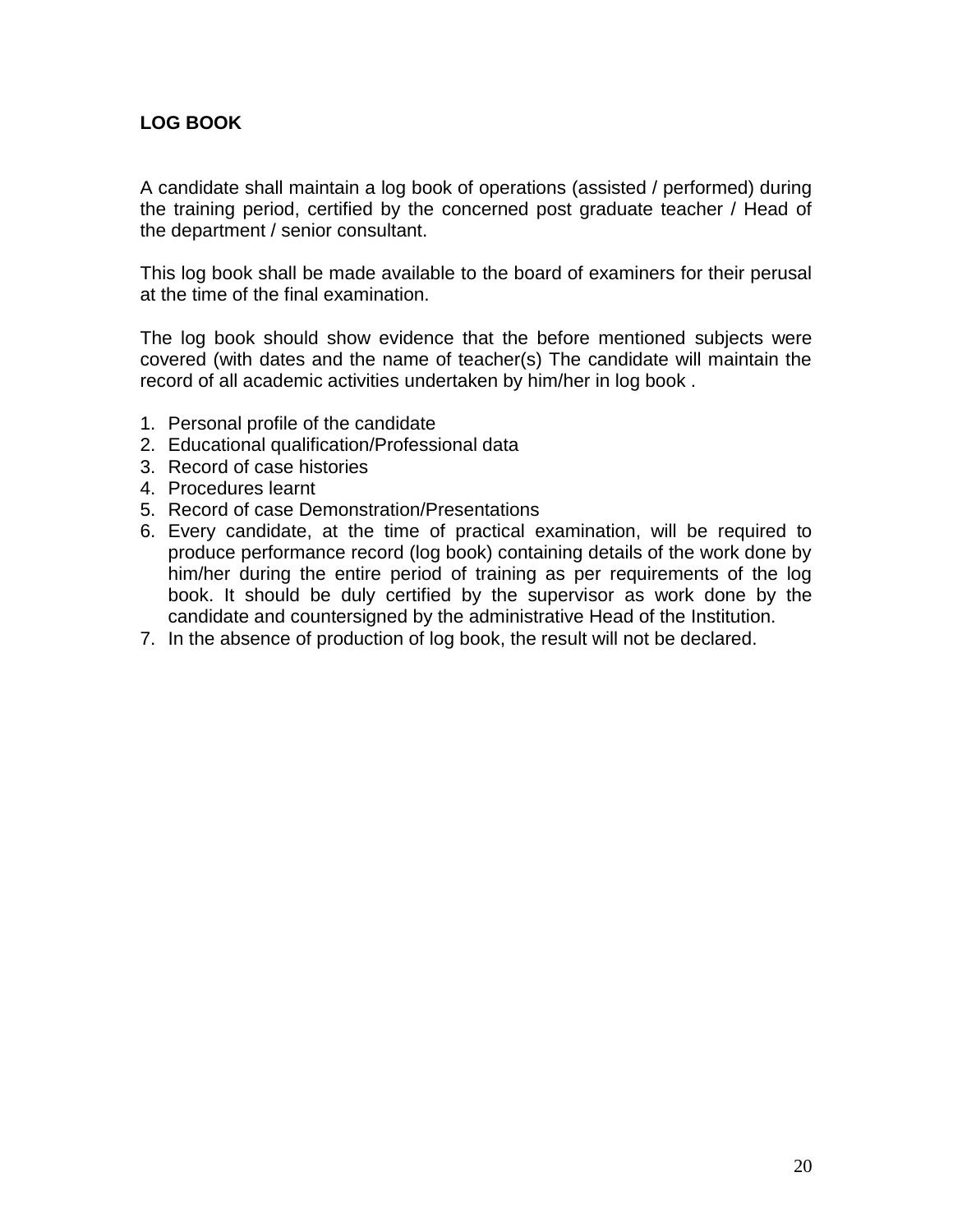# **Leave Rules**

- 1. DNB Trainees are entitled to leave during the course of DNB training as per the Leave Rules prescribed by NBE.
- 2. A DNB candidate can avail a maximum of 20 days of leave in a year excluding regular duty off/ Gazetted holidays as per hospital/institute calendar/policy.
- 3. MATERNITYLEAVE:
	- a. Afemale candidate is permitted a maternity leave of 90 days once during the entire duration of DNB course.
	- b. The expected date of delivery (EDD) should fall within the duration of maternity leave.
	- c. Extension of maternity leave is permissible only for genuine medical reasons and after prior approval of NBE. The supporting medical documents have to be certified by the Head of the Institute/hospital where the candidate is undergoing DNB training. NBE reserves its rights to take a final decision in such matters.
	- d. The training of the candidate shall be extended accordingly in case of any extension of maternity leave being granted to the candidate.
	- e. Candidate shall be paid stipend during the period of maternity leave. No stipend shall be paid for the period of extension of leave.
- 4. Male DNB candidates are entitled for paternity leave of maximum of one week during the entire period of DNB training.
- 5. No kind of study leave is permissible to DNB candidates. However, candidates may be allowed an academic leave as under across the entire duration of training program to attend the conferences/CMEs/Academic programs/Examination purposes.

| <b>DNB COURSE</b>                            | <b>NO. OF ACADEMIC LEAVE</b> |
|----------------------------------------------|------------------------------|
| DNB 3 years Course (Broad & Super Specialty) | 14 Days                      |
| DNB 2 years Course (Post Diploma)            | 10 Days                      |
| <b>DNB Direct 6 years Course</b>             | 28 days                      |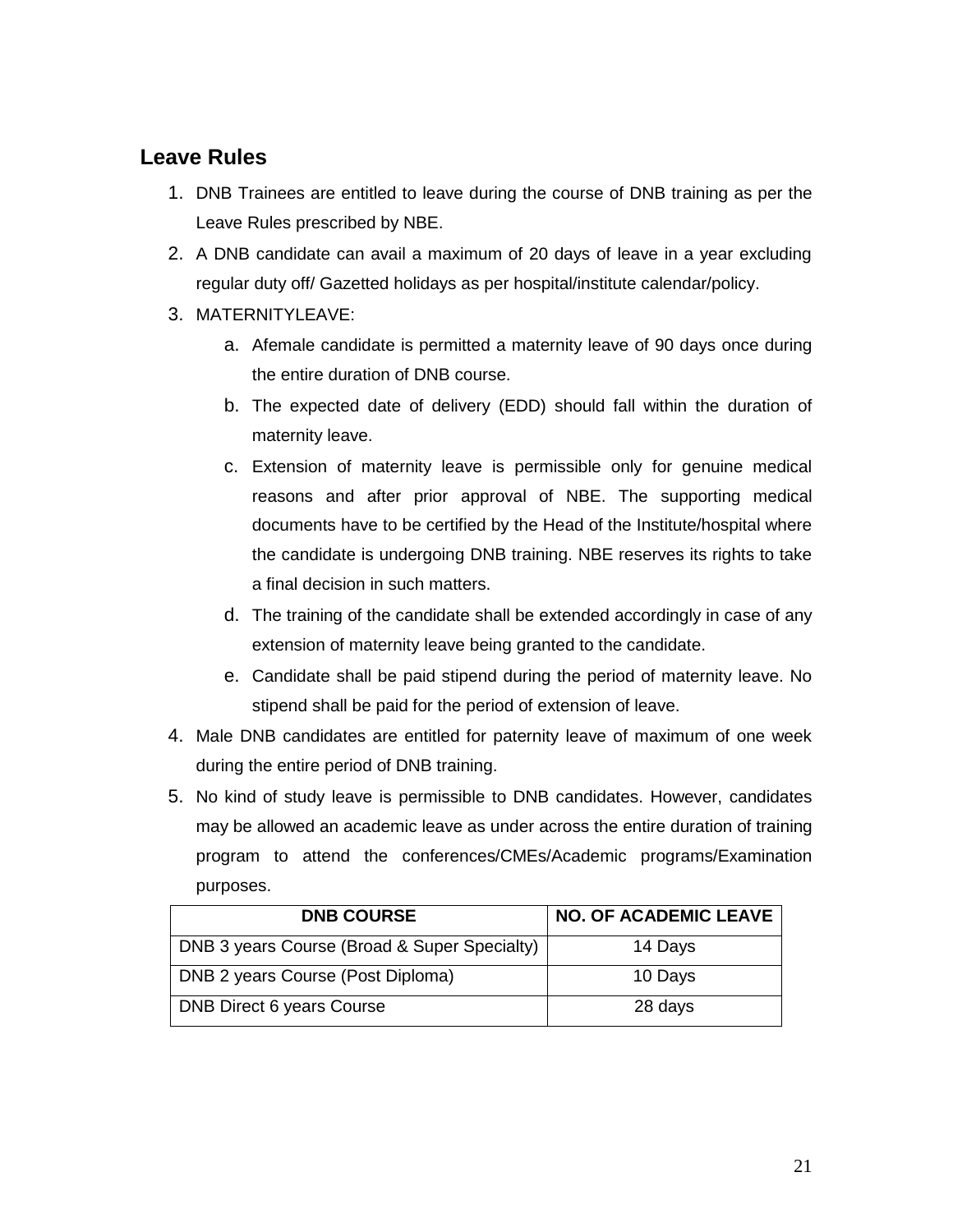- 6. Under normal circumstances leave of one year should not be carried forward to the next year. However, in exceptional cases such as prolonged illness the leave across the DNB training program may be clubbed together with prior approval of NBE.
- 7. Any other leave which is beyond the above stated leave is not permissible and shall lead to extension/cancellation of DNB course.
- 8. Any extension of DNB training for more than 2 months beyond the scheduled completion date of training is permissible only under extraordinary circumstances with prior approval of NBE. Such extension is neither automatic nor shall be granted as a matter of routine. NBE shall consider such requests on merit provided the seat is not carried over and compromise with training of existing trainees in the Department.
- 9. Unauthorized absence from DNB training for more than 7 days may lead to cancellation of registration and discontinuation of the DNB training and rejoining shall not be permitted.
- 10.Medical Leave
	- a. Leave on medical grounds is permissible only for genuine medical reasons and NBE should be informed by the concerned institute/hospital about the same immediately after the candidate proceeds on leave on medical grounds.
	- b. The supporting medical documents have to be certified by the Head of the Institute/hospital where the candidate is undergoing DNB training and have to be sent to NBE.
	- c. The medical treatment should be taken from the institute/ hospital where the candidate is undergoing DNB training. Any deviation from this shall be supported with valid grounds and documentation.
	- d. In case of medical treatment being sought from some other institute/hospital, the medical documents have to be certified by the Head of the institute/hospital where the candidate is undergoing DNB training.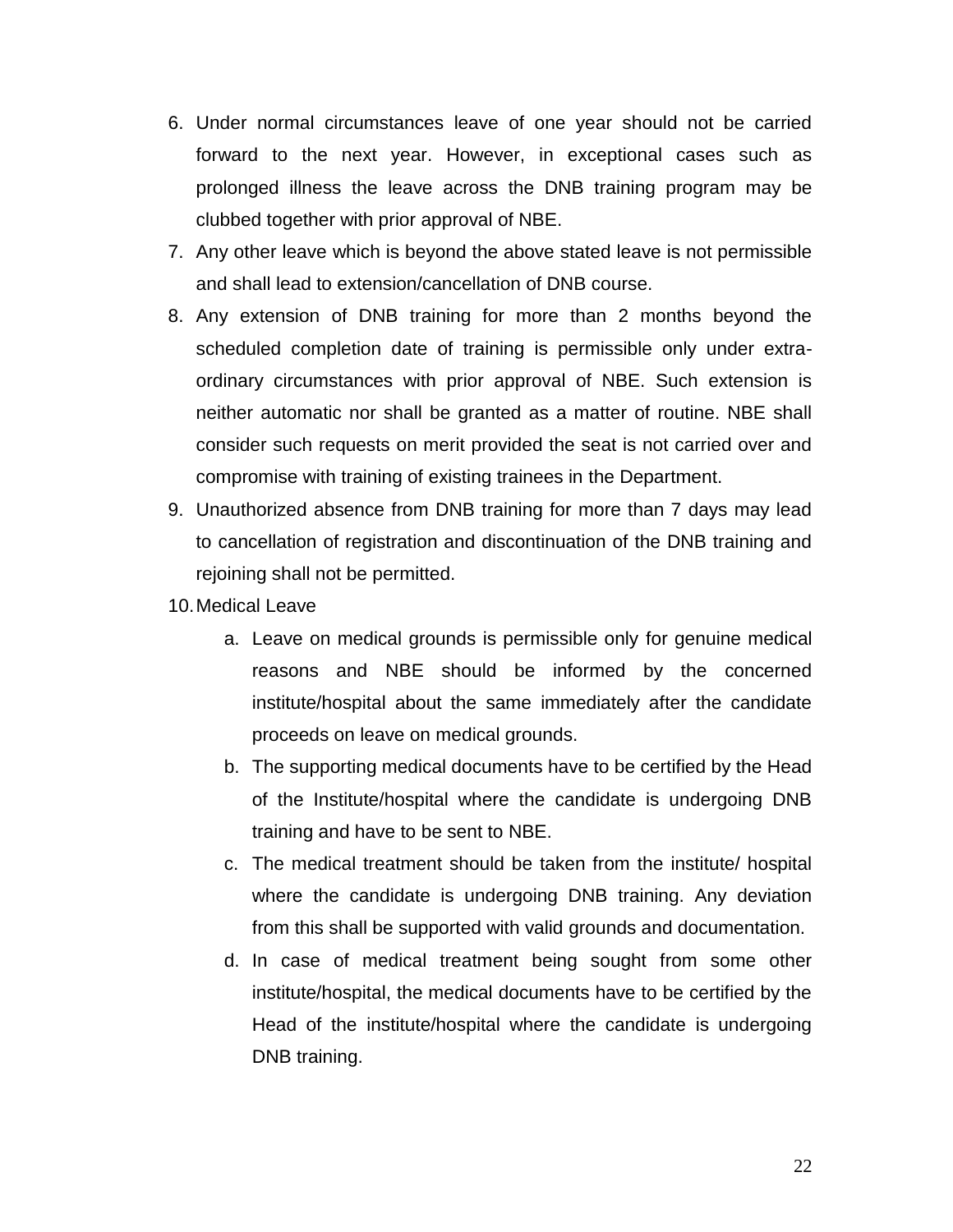- e. NBE reserves its rights to verify the authenticity of the documents furnished by the candidate and the institute/hospital regarding Medical illness of the candidate and to take a final decision in such matters.
- 11.
- a. Total leave period which can be availed by DNB candidates is  $120+28 = 148$  days for 6 years course,  $60+14=74$  days for 3 years course and  $40+10 = 50$  days for 2 years course. This includes all kinds of eligible leave including academic leave. Maternity / Paternity leave can be availed separately by eligible candidates. Any kind of leave including medical leave exceeding the aforementioned limit shall lead to extension of DNB training. It is clarified that prior approval of NBE is necessary for availing any such leave.
- b. The eligibility for DNB Final Examination shall be determined strictly in accordance with the criteria prescribed in the respective information bulletin.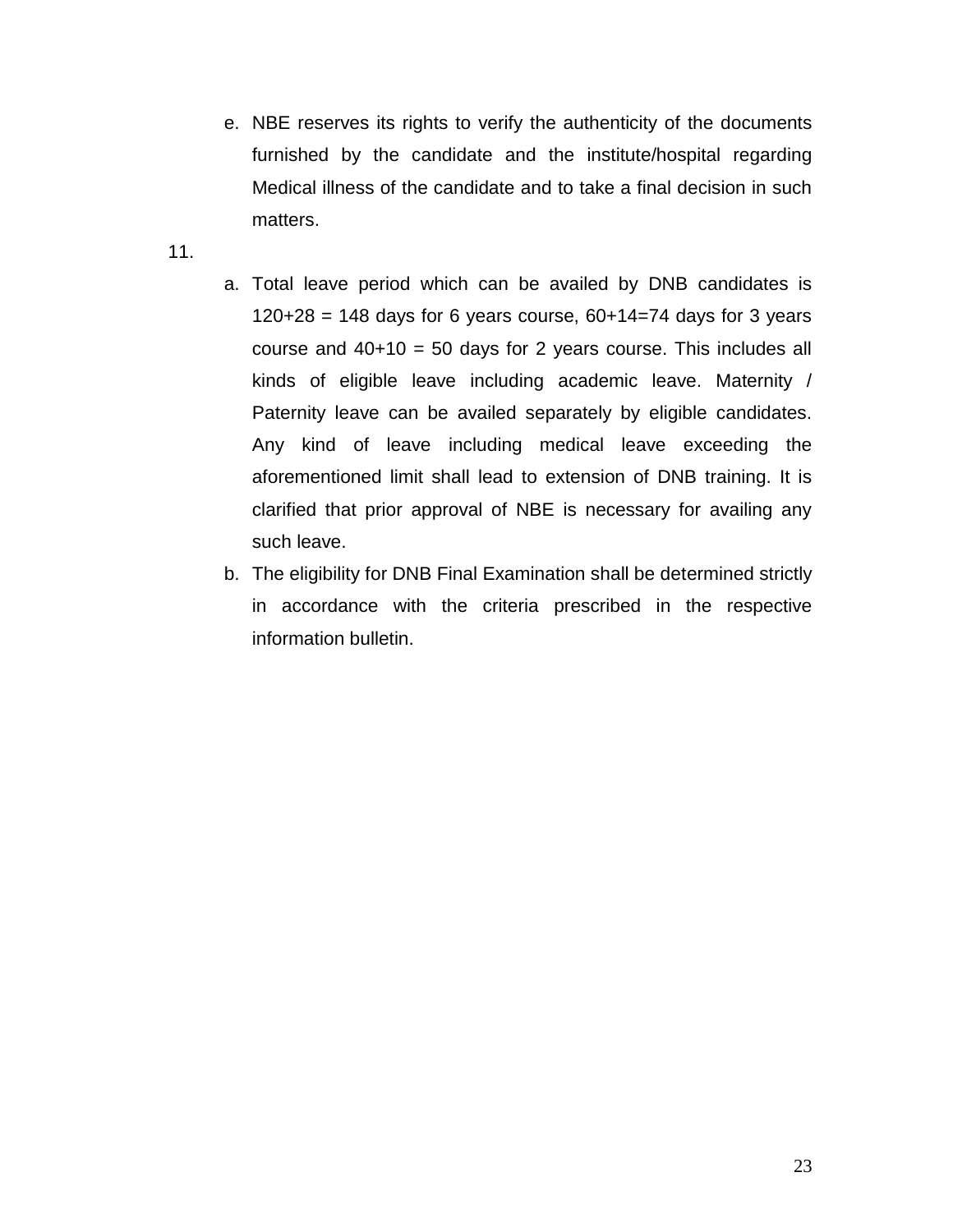# **EXAMINATION**

# **FORMATIVE ASSESSMENT**

Formative assessment includes various formal and informal assessment procedures by which evaluation of student's learning, comprehension, and academic progress is done by the teachers/ faculty to improve student attainment. Formative assessment test (FAT) is called as "Formative "as it informs the in process teaching and learning modifications. FAT is an integral part of the effective teaching .The goal of the FAT is to collect information which can be used to improve the student learning process.

Formative assessment is essentially positive in intent, directed towards promoting learning; it is therefore part of teaching. Validity and usefulness are paramount in formative assessment and should take precedence over concerns for reliability. The assessment scheme consists of Three Parts which has to be essentially completed by the candidates.

The scheme includes:-

Part I:- Conduction of theory examination Part-II :- Feedback session on the theory performance Part-III :- Work place based clinical assessment

| <b>CONDUCT OF THEORY</b><br>$PART-I$<br><b>EXAMINATION</b> | Candidate has to appear for |                             |
|------------------------------------------------------------|-----------------------------|-----------------------------|
|                                                            |                             | Theory Exam and it will be  |
|                                                            |                             | held for One day.           |
| $PART - II$                                                | <b>FEEDBACK SESSION ON</b>  | Candidate has to appear for |
|                                                            | <b>THE THEORY</b>           | his/her Theory Exam         |
|                                                            | <b>PERFORMANCE</b>          | Assessment Workshop.        |
| $PART - III$                                               | <b>WORK PLACE BASED</b>     | After Theory Examination,   |
|                                                            | <b>CLINICAL ASSESSMENT</b>  | Candidate has to appear for |
|                                                            |                             | <b>Clinical Assessment.</b> |

#### **Scheme of Formative assessment**

The performance of the resident during the training period should be monitored throughout the course and duly recorded in the log books as evidence of the ability and daily work of the student

#### **1. Personal attributes:**

- **Behavior and Emotional Stability:** Dependable, disciplined, dedicated, stable in emergency situations, shows positive approach.
- **Motivation and Initiative:** Takes on responsibility, innovative, enterprising, does not shirk duties or leave any work pending.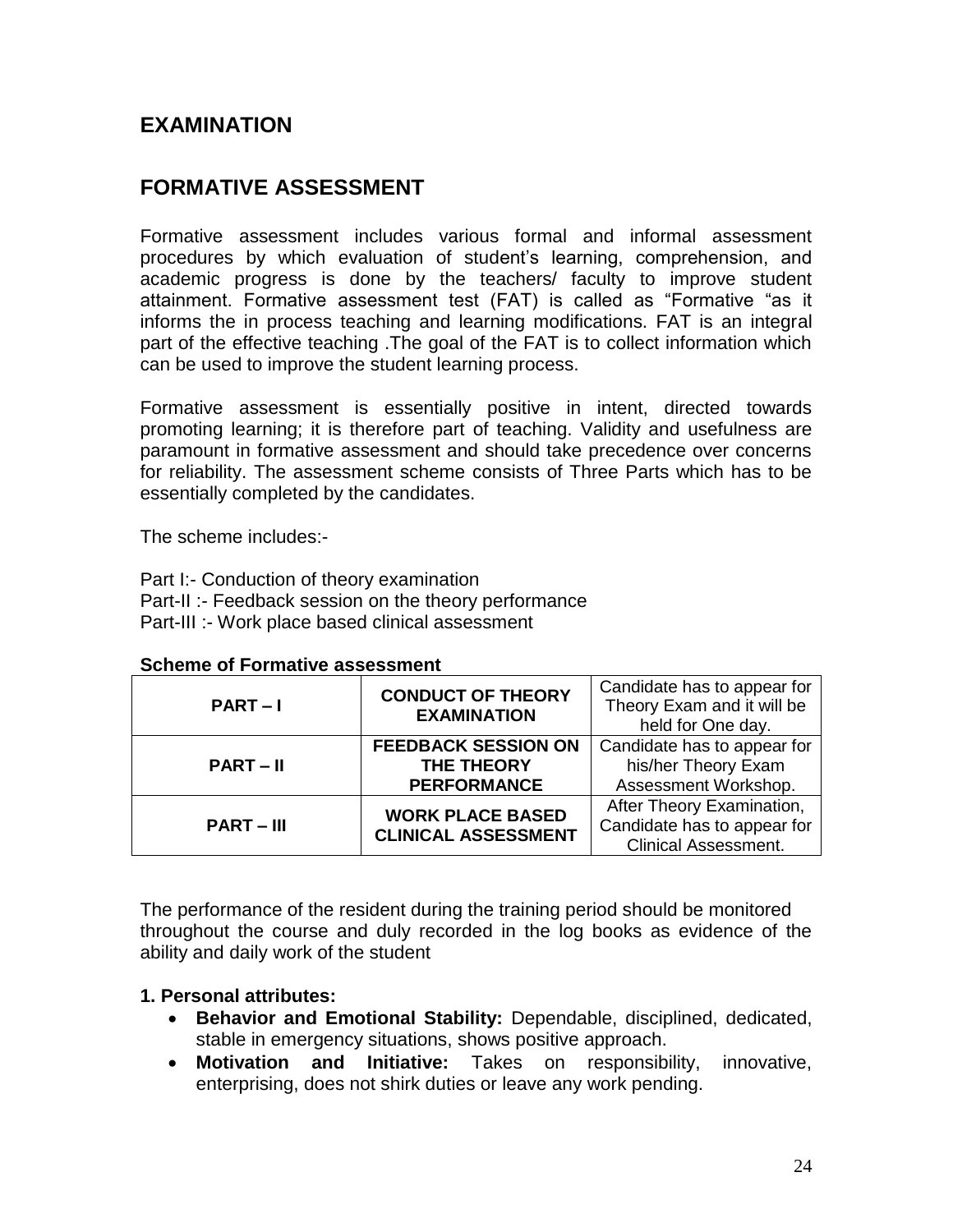- **Honesty and Integrity:** Truthful, admits mistakes, does not cook up information, has ethical conduct, exhibits good moral values, loyal to the institution.
- **Interpersonal Skills and Leadership Quality:** Has compassionate attitude towards patients and attendants, gets on well with colleagues and paramedical staff, is respectful to seniors, has good communication skills.

### **2. Clinical Work:**

- **Availability:** Punctual, available continuously on duty, responds promptly on calls and takes proper permission for leave.
- **Diligence:** Dedicated, hardworking, does not shirk duties, leaves no work pending, does not sit idle, competent in clinical case work up and management.
- **Academic ability:** Intelligent, shows sound knowledge and skills, participates adequately in academic activities, and performs well in oral presentation and departmental tests.
- **Clinical Performance:** Proficient in clinical presentations and case discussion during rounds and OPD work up. Preparing Documents of the case history/examination and progress notes in the file (daily notes, round discussion, investigations and management) Skill of performing bed side procedures and handling emergencies.

**3. Academic Activity:** Performance during presentation at Journal club/ Seminar/ Case discussion/Stat meeting and other academic sessions. Proficiency in skills as mentioned in job responsibilities.

# **FINAL EXAMINATION**

The summative assessment of competence will be done in the form of DNB Final Examination leading to the award of the degree of Diplomate of National Board in Emergency Medicine. The DNB final is a two-stage examination comprising the theory and practical part. An eligible candidate who has qualified the theory exam is permitted to appear in the practical examination.

### **Theory Examination**

- 1. The theory examination comprises of *Four* papers, maximum marks 100 each.
- 2. There are 10 short notes of 10 marks each, in each of the papers. The number of short notes and their respective marks weightage may vary in some subjects/some papers.
- 3. Maximum time permitted is 3 hours.
- 4. Candidate must score at least 50% in the aggregate of *Four* papers to qualify the theory examination.